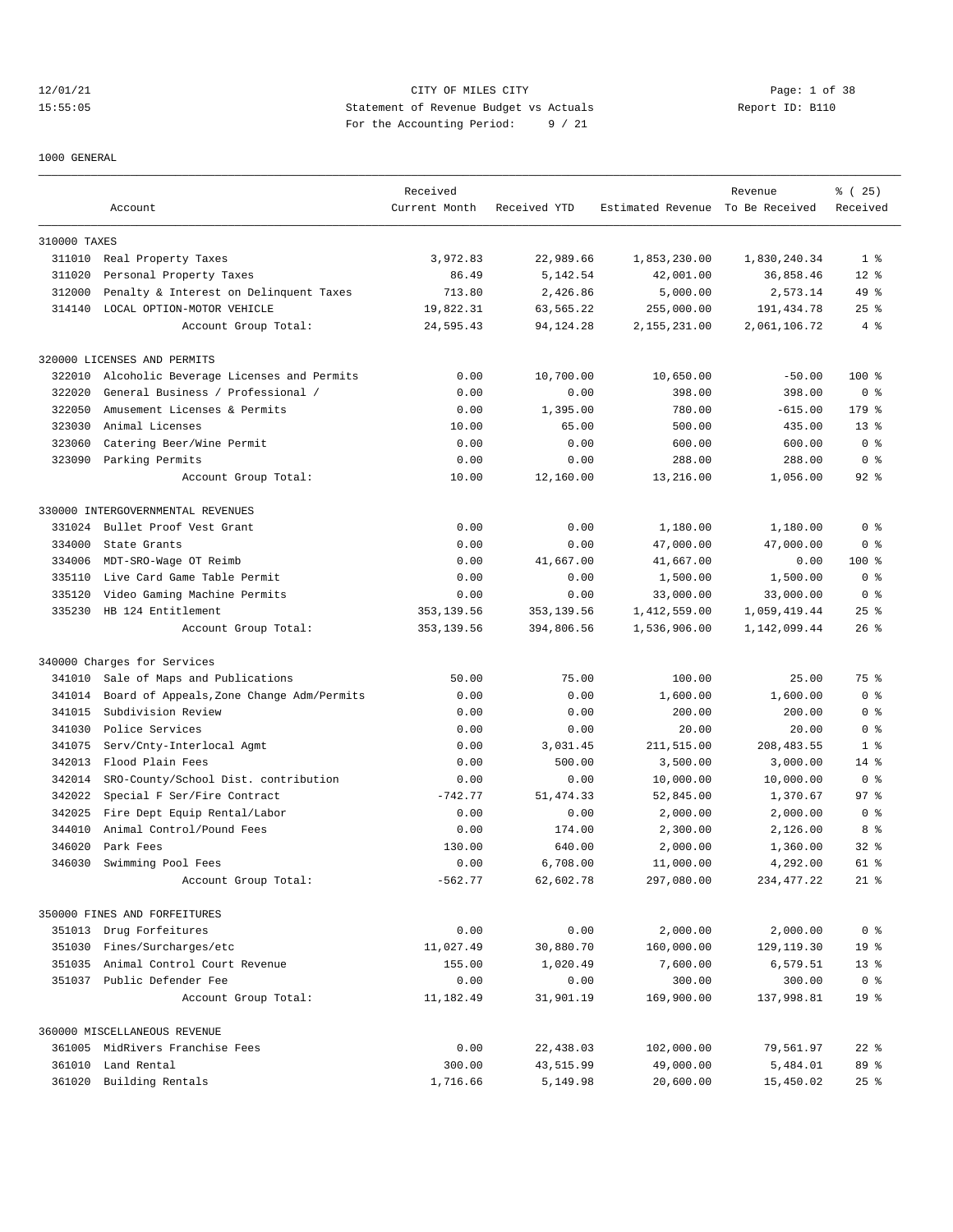## 12/01/21 CITY OF MILES CITY Page: 2 of 38 15:55:05 Statement of Revenue Budget vs Actuals Report ID: B110 For the Accounting Period: 9 / 21

#### 1000 GENERAL

|        |                                   | Received      |              |                   | Revenue        | % (25)         |
|--------|-----------------------------------|---------------|--------------|-------------------|----------------|----------------|
|        | Account                           | Current Month | Received YTD | Estimated Revenue | To Be Received | Received       |
| 362020 | MISC REVENUE                      | 34.24         | 6,347.40     | 8,000.00          | 1,652.60       | 79 %           |
| 362022 | Health Ins-MMIA Emp Benefits Prog | 124.00        | 514.60       | 100.00            | $-414.60$      | $515$ %        |
| 365000 | Contributions and Donations       | 400.00        | 11,025.00    | 1,000.00          | $-10,025.00$   | $***$ $_{8}$   |
| 365015 | Florence Stacy Foundation         | $-125.00$     | $-348.00$    | 0.00              | 348.00         | $***$ $ -$     |
| 366040 | Misc.-BHS                         | 0.00          | 0.00         | 2,400.00          | 2,400.00       | 0 <sup>8</sup> |
| 366050 | Sale of Junk/Salvage-PD cars      | 0.00          | 0.00         | 5,000.00          | 5,000.00       | 0 <sup>8</sup> |
| 367000 | Sale of Junk or Salvage           | 0.00          | 0.00         | 1,000.00          | 1,000.00       | 0 <sup>8</sup> |
|        | Account Group Total:              | 2,449.90      | 88,643.00    | 189,100.00        | 100,457.00     | $47*$          |
|        | 370000 INVESTMENT EARNINGS        |               |              |                   |                |                |
| 371010 | Investment Earnings               | 446.92        | 753.66       | 10,000.00         | 9,246.34       | 8 %            |
|        | Account Group Total:              | 446.92        | 753.66       | 10,000.00         | 9,246.34       | 8 %            |
|        | 380000 OTHER FINANCING SOURCES    |               |              |                   |                |                |
| 381070 | Proceeds/Loans/Intercap 016-2015  | 0.00          | 0.00         | 480,000.00        | 480,000.00     | 0 <sup>8</sup> |
| 383000 | Interfund Operating Transfer      | 36,011.54     | 84,438.12    | 655,006.00        | 570,567.88     | $13*$          |
|        | Account Group Total:              | 36,011.54     | 84, 438.12   | 1,135,006.00      | 1,050,567.88   | 7 %            |
|        | Fund Total:                       | 427, 273.07   | 769, 429.59  | 5,506,439.00      | 4,737,009.41   | $14*$          |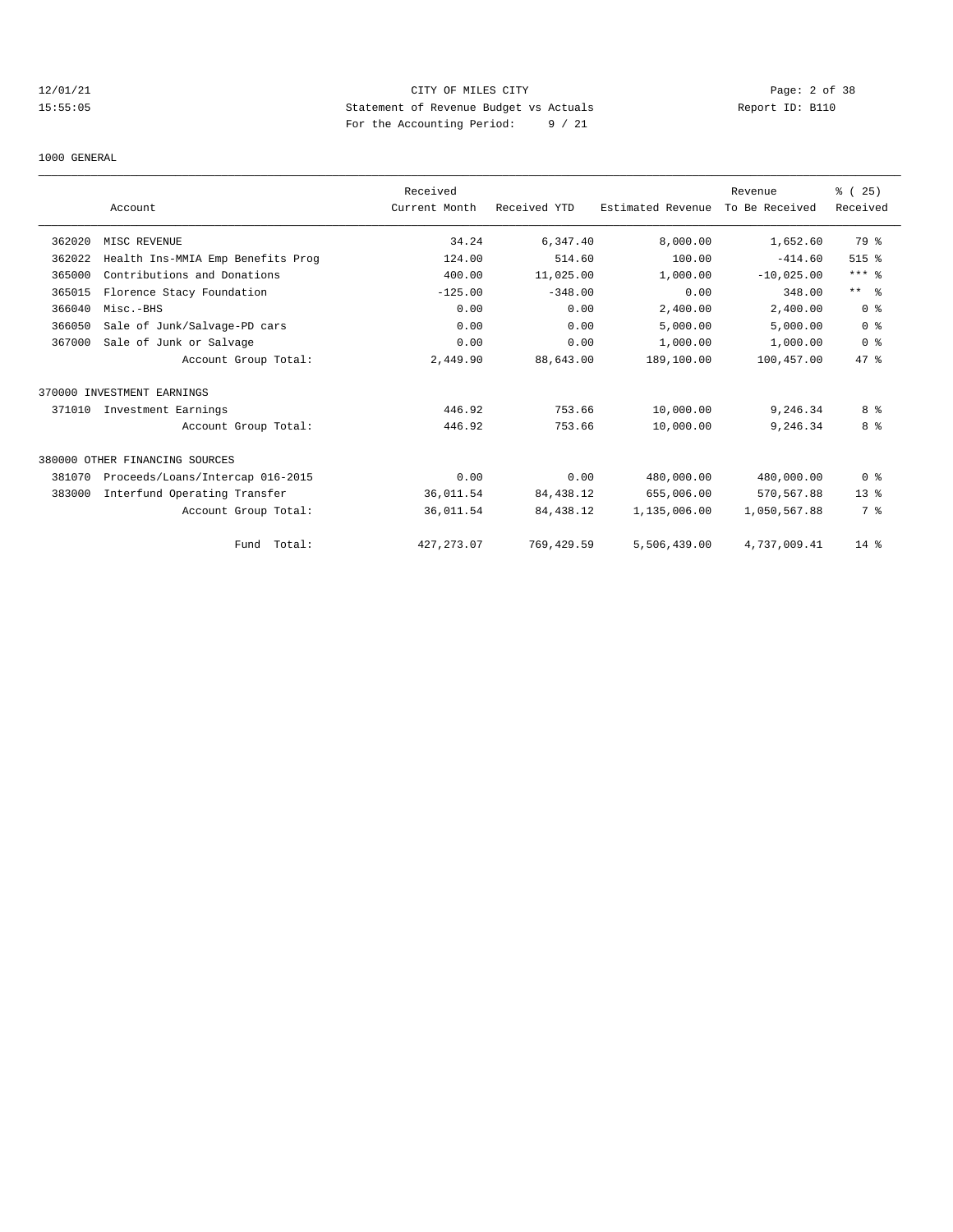## 12/01/21 CITY OF MILES CITY Page: 3 of 38 15:55:05 Statement of Revenue Budget vs Actuals Report ID: B110 For the Accounting Period: 9 / 21

## 2220 LIBRARY

|        |                                   | Received      |              |                   | Revenue        | % (25)             |
|--------|-----------------------------------|---------------|--------------|-------------------|----------------|--------------------|
|        | Account                           | Current Month | Received YTD | Estimated Revenue | To Be Received | Received           |
|        | 340000 Charges for Services       |               |              |                   |                |                    |
| 341075 | Serv/Cnty-Interlocal Agmt         | 0.00          | 0.00         | 41,839.00         | 41,839.00      | 0 %                |
| 346070 | Library Fees                      | 153.05        | 433.40       | 2,000.00          | 1,566.60       | $22$ $%$           |
| 346074 | Book Sales                        | 0.00          | 2.00         | 400.00            | 398.00         | 1 <sup>°</sup>     |
|        | Account Group Total:              | 153.05        | 435.40       | 44,239.00         | 43,803.60      | 1 <sup>8</sup>     |
|        | 360000 MISCELLANEOUS REVENUE      |               |              |                   |                |                    |
| 365035 | Donation-Library Board of Trustee | 0.00          | 0.00         | 7,500.00          | 7,500.00       | 0 <sup>8</sup>     |
|        | Account Group Total:              | 0.00          | 0.00         | 7,500.00          | 7,500.00       | 0 <sup>8</sup>     |
|        | 380000 OTHER FINANCING SOURCES    |               |              |                   |                |                    |
| 383000 | Interfund Operating Transfer      | 25,998.75     | 77,996.25    | 311,985.00        | 233,988.75     | $25$ $\frac{6}{5}$ |
|        | Account Group Total:              | 25,998.75     | 77,996.25    | 311,985.00        | 233,988.75     | $25$ $%$           |
|        | Fund Total:                       | 26, 151.80    | 78,431.65    | 363,724.00        | 285, 292.35    | $22$ $%$           |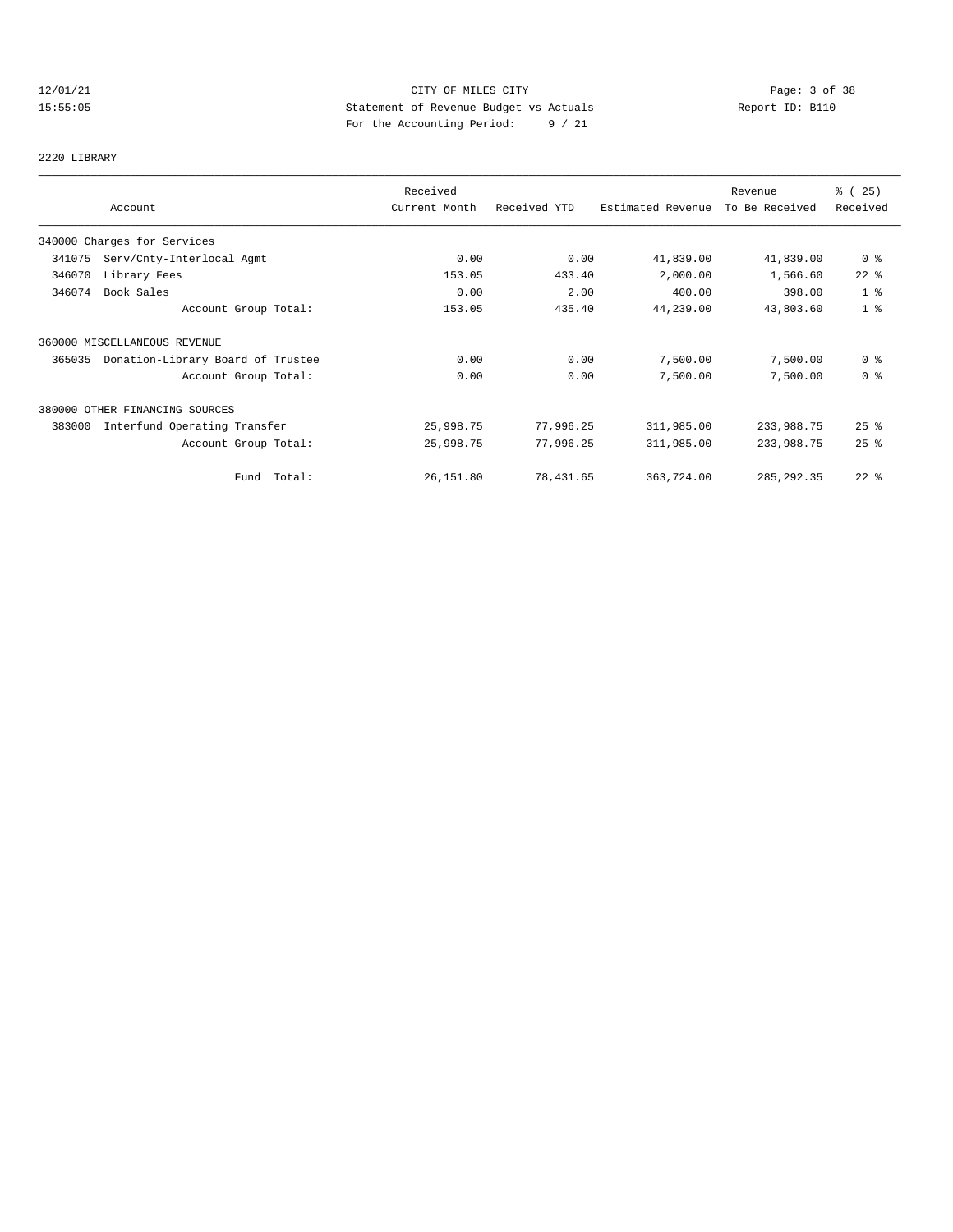# 12/01/21 CITY OF MILES CITY CHERE CITY Page: 4 of 38<br>15:55:05 Statement of Revenue Budget vs Actuals Report ID: B110 15:55:05 Statement of Revenue Budget vs Actuals Report ID: B110 For the Accounting Period: 9 / 21

#### 2260 EMERGENCY DISASTER

|              | Account                                | Received<br>Current Month | Received YTD | Estimated Revenue | Revenue<br>To Be Received | % (25)<br>Received |
|--------------|----------------------------------------|---------------------------|--------------|-------------------|---------------------------|--------------------|
| 310000 TAXES |                                        |                           |              |                   |                           |                    |
| 311010       | Real Property Taxes                    | 9.32                      | 20.03        | 36.00             | 15.97                     | 56 <sup>8</sup>    |
| 311020       | Personal Property Taxes                | 0.00                      | 0.19         | 7.00              | 6.81                      | 3 <sup>8</sup>     |
| 312000       | Penalty & Interest on Delinquent Taxes | 6.80                      | 21.65        | 50.00             | 28.35                     | 43.8               |
|              | Account Group Total:                   | 16.12                     | 41.87        | 93.00             | 51.13                     | $45*$              |
|              | Fund Total:                            | 16.12                     | 41.87        | 93.00             | 51.13                     | $45$ %             |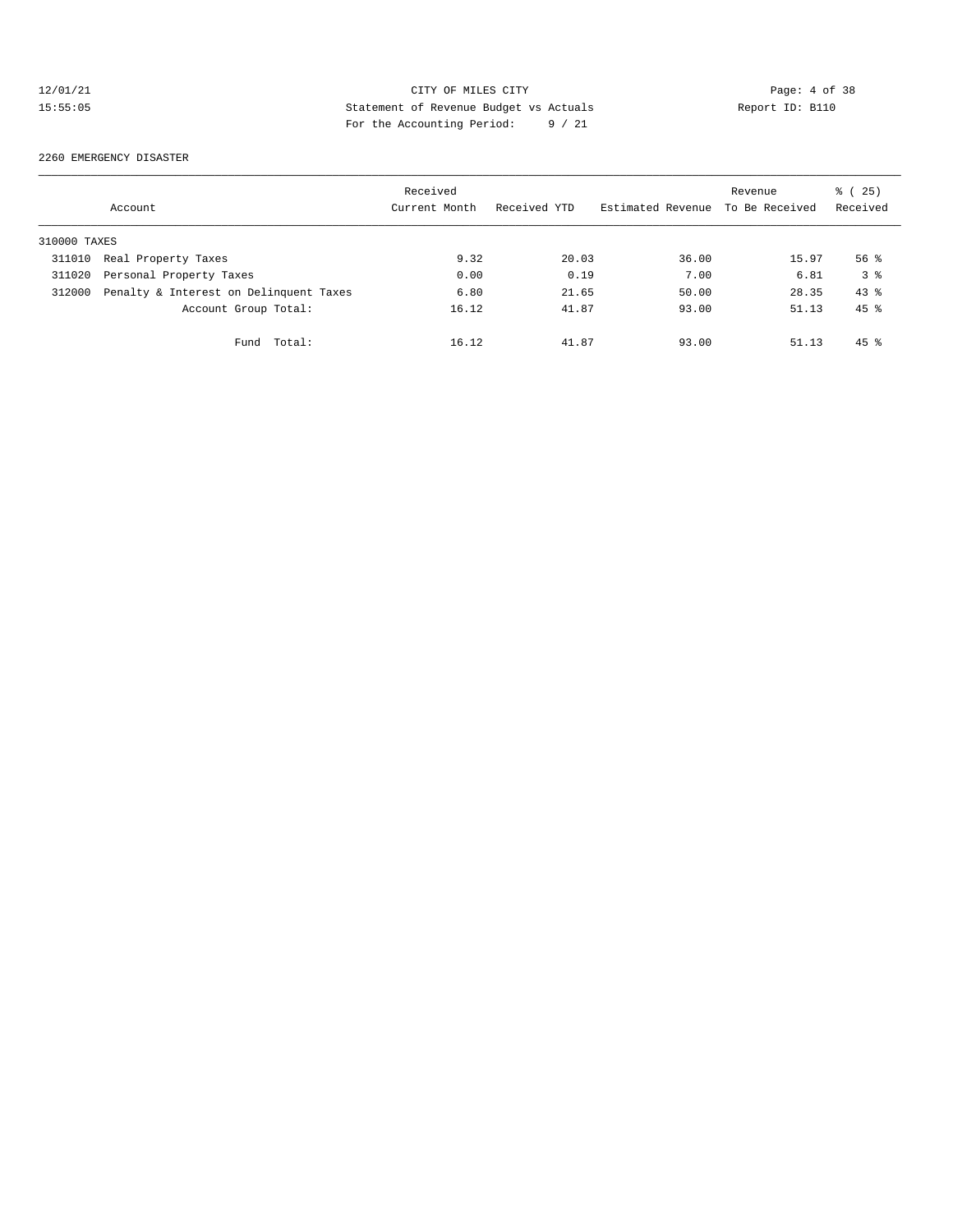## 12/01/21 CITY OF MILES CITY CONTRIBUTE CITY Page: 5 of 38<br>15:55:05 Statement of Revenue Budget vs Actuals Report ID: B110 15:55:05 Statement of Revenue Budget vs Actuals Report ID: B110 For the Accounting Period: 9 / 21

2270 Health

| Account                                | Received<br>Current Month | Received YTD | Estimated Revenue To Be Received | Revenue   | 8 (25)<br>Received |
|----------------------------------------|---------------------------|--------------|----------------------------------|-----------|--------------------|
| 380000 OTHER FINANCING SOURCES         |                           |              |                                  |           |                    |
| Interfund Operating Transfer<br>383000 | 0.00                      | 0.00         | 13,000.00                        | 13,000.00 | 0 %                |
| Account Group Total:                   | 0.00                      | 0.00         | 13,000.00                        | 13,000.00 | 0 %                |
| Fund Total:                            | 0.00                      | 0.00         | 13,000.00                        | 13,000.00 | 0 %                |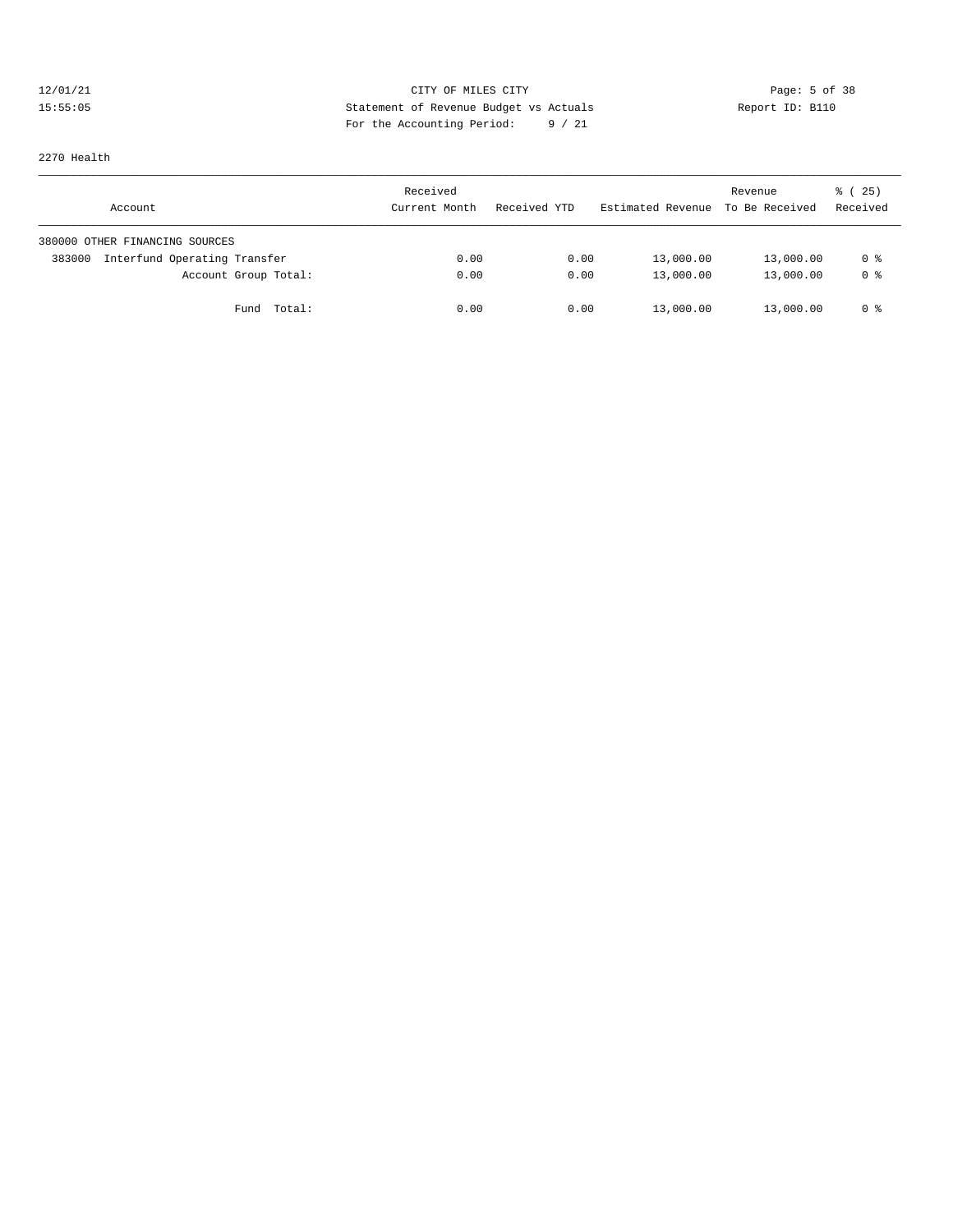## 12/01/21 CITY OF MILES CITY Page: 6 of 38 15:55:05 Statement of Revenue Budget vs Actuals Report ID: B110 For the Accounting Period: 9 / 21

#### 2310 TIFD-Downtown

|              |                                        | Received      |              |                   | Revenue        | % (25)          |
|--------------|----------------------------------------|---------------|--------------|-------------------|----------------|-----------------|
|              | Account                                | Current Month | Received YTD | Estimated Revenue | To Be Received | Received        |
| 310000 TAXES |                                        |               |              |                   |                |                 |
| 311010       | Real Property Taxes                    | 200.62        | 2,346.60     | 193,476.00        | 191,129.40     | 1 <sup>8</sup>  |
| 311020       | Personal Property Taxes                | 24.77         | 397.95       | 4,000.00          | 3,602.05       | $10*$           |
| 312000       | Penalty & Interest on Delinquent Taxes | 14.84         | 174.60       | 0.00              | $-174.60$      | $***$ $ -$      |
|              | Account Group Total:                   | 240.23        | 2,919.15     | 197,476.00        | 194,556.85     | 1 <sup>8</sup>  |
|              | 330000 INTERGOVERNMENTAL REVENUES      |               |              |                   |                |                 |
| 331172       | Montana Main St Grant                  | 1,800.00      | 1,800.00     | 10,000.00         | 8,200.00       | 18 <sup>8</sup> |
|              | Account Group Total:                   | 1,800.00      | 1,800.00     | 10,000.00         | 8,200.00       | 18 <sup>8</sup> |
|              | 370000 INVESTMENT EARNINGS             |               |              |                   |                |                 |
| 371010       | Investment Earnings                    | 93.65         | 137.88       | 0.00              | $-137.88$      | $***$ $=$       |
|              | Account Group Total:                   | 93.65         | 137.88       | 0.00              | $-137.88$      | $***$ $ -$      |
|              | 380000 OTHER FINANCING SOURCES         |               |              |                   |                |                 |
| 383000       | Interfund Operating Transfer           | 0.00          | 0.00         | 2,000.00          | 2,000.00       | 0 <sup>8</sup>  |
|              | Account Group Total:                   | 0.00          | 0.00         | 2,000.00          | 2,000.00       | 0 <sup>8</sup>  |
|              | Fund Total:                            | 2,133.88      | 4,857.03     | 209,476.00        | 204,618.97     | 2 <sup>8</sup>  |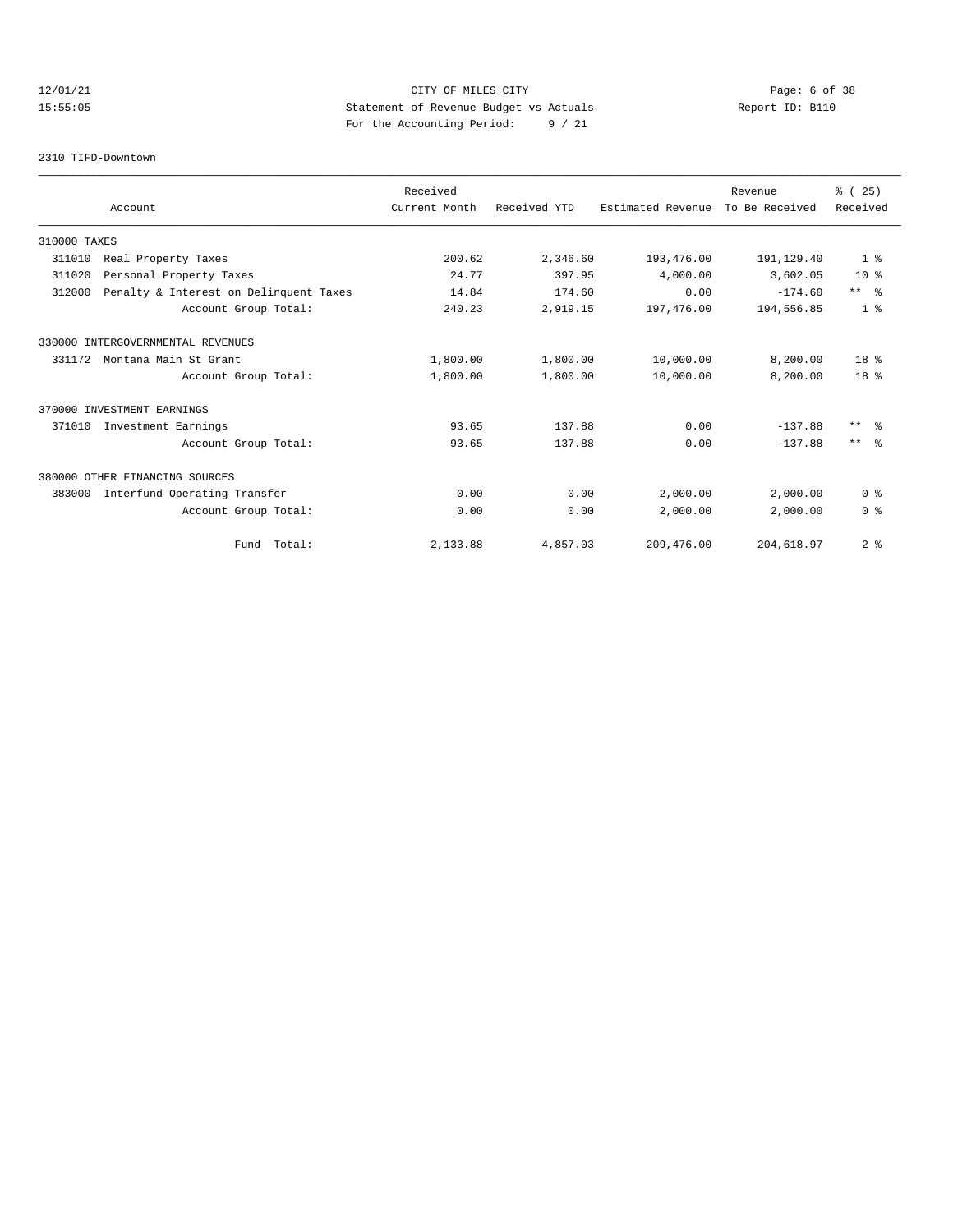## 12/01/21 CITY OF MILES CITY Page: 7 of 38 15:55:05 Statement of Revenue Budget vs Actuals Report ID: B110 For the Accounting Period: 9 / 21

2372 Permissive Medical Levy

|              | Account                                | Received<br>Current Month | Received YTD | Estimated Revenue | Revenue<br>To Be Received | % (25)<br>Received |
|--------------|----------------------------------------|---------------------------|--------------|-------------------|---------------------------|--------------------|
| 310000 TAXES |                                        |                           |              |                   |                           |                    |
| 311010       | Real Property Taxes                    | 568.32                    | 3,467.02     | 282,054.00        | 278,586.98                | 1 %                |
| 311020       | Personal Property Taxes                | 13.47                     | 800.22       | 6,393.00          | 5,592.78                  | $13*$              |
| 312000       | Penalty & Interest on Delinquent Taxes | 23.79                     | 75.75        | 200.00            | 124.25                    | 38 %               |
|              | Account Group Total:                   | 605.58                    | 4,342.99     | 288,647.00        | 284,304.01                | 2 <sup>8</sup>     |
|              | Fund Total:                            | 605.58                    | 4,342.99     | 288,647.00        | 284,304.01                | 2 <sup>8</sup>     |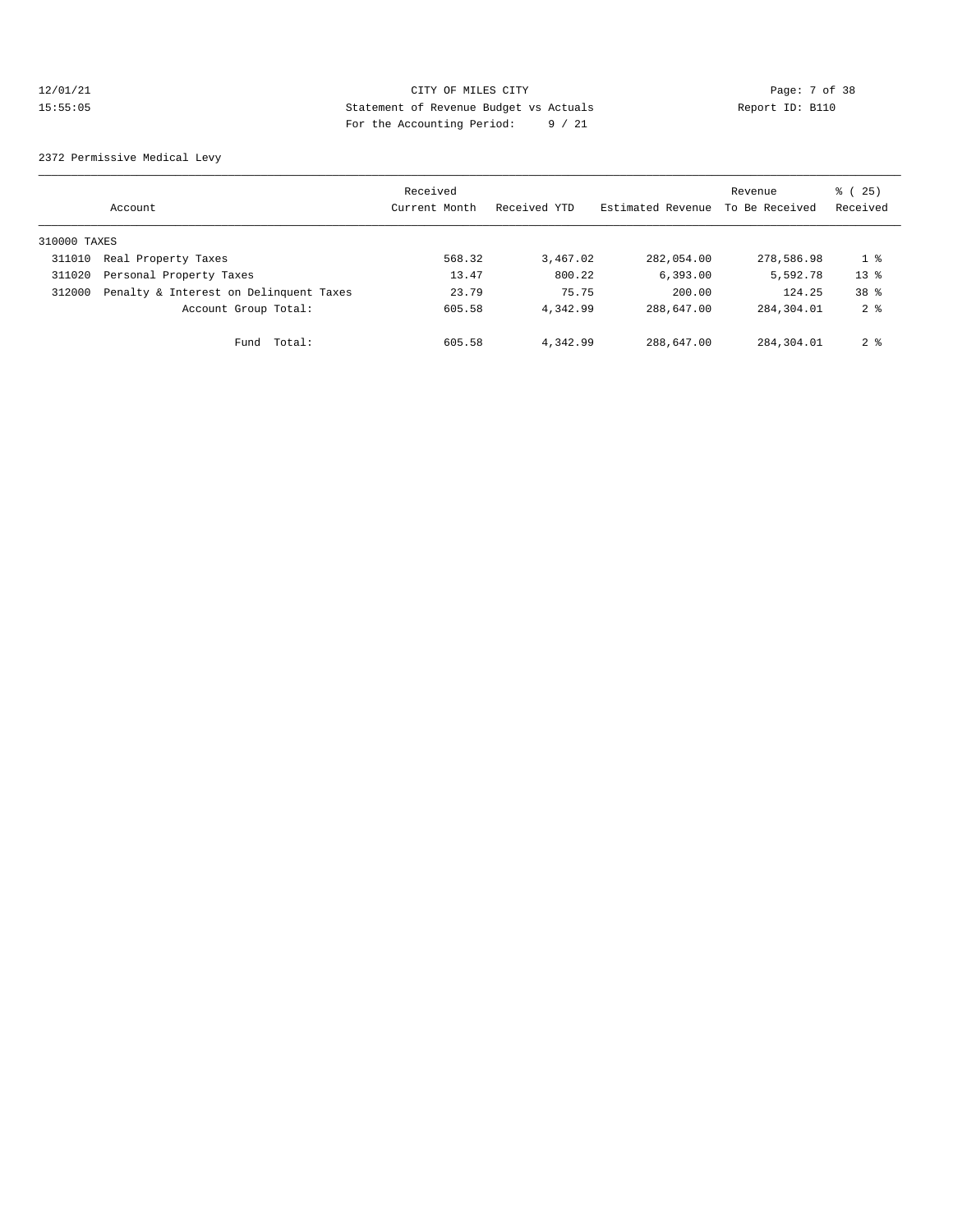## 12/01/21 CITY OF MILES CITY CHERE CITY Page: 8 of 38<br>15:55:05 Statement of Revenue Budget vs Actuals Report ID: B110 15:55:05 Statement of Revenue Budget vs Actuals Report ID: B110 For the Accounting Period: 9 / 21

#### 2390 DRUG FORFEITURE

| Account                      | Received<br>Current Month | Received YTD | Estimated Revenue To Be Received | Revenue  | 8 (25)<br>Received |
|------------------------------|---------------------------|--------------|----------------------------------|----------|--------------------|
| 350000 FINES AND FORFEITURES |                           |              |                                  |          |                    |
| Drug Forfeitures<br>351013   | 0.00                      | 0.00         | 3,000.00                         | 3,000.00 | 0 %                |
| Account Group Total:         | 0.00                      | 0.00         | 3,000.00                         | 3,000.00 | 0 <sup>8</sup>     |
| Fund Total:                  | 0.00                      | 0.00         | 3,000.00                         | 3,000.00 | 0 %                |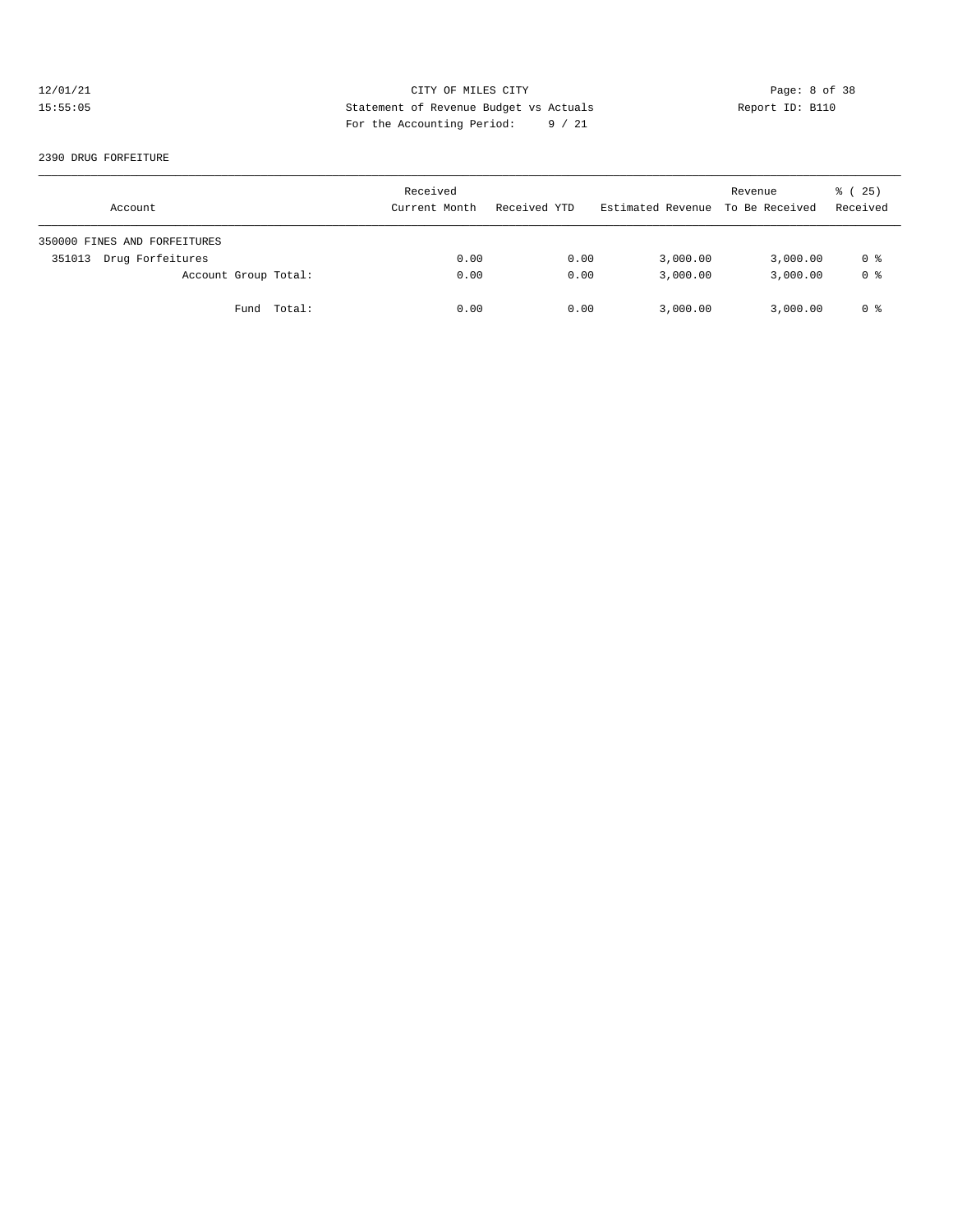## 12/01/21 CITY OF MILES CITY CONTRIBUTE CITY Page: 9 of 38<br>15:55:05 Statement of Revenue Budget vs Actuals Report ID: B110 15:55:05 Statement of Revenue Budget vs Actuals Report ID: B110 For the Accounting Period: 9 / 21

#### 2394 BUILDING CODE ENFORCEMENT

| Account                              | Received<br>Current Month | Received YTD | Estimated Revenue | Revenue<br>To Be Received | 8 (25)<br>Received |
|--------------------------------------|---------------------------|--------------|-------------------|---------------------------|--------------------|
| 320000 LICENSES AND PERMITS          |                           |              |                   |                           |                    |
| Building & Related Permits<br>323010 | 5,231.04                  | 20,491.90    | 99,228.00         | 78,736.10                 | $21$ %             |
| Account Group Total:                 | 5,231.04                  | 20,491.90    | 99,228.00         | 78,736.10                 | $21$ %             |
| Fund Total:                          | 5,231.04                  | 20,491.90    | 99,228.00         | 78,736.10                 | $21$ %             |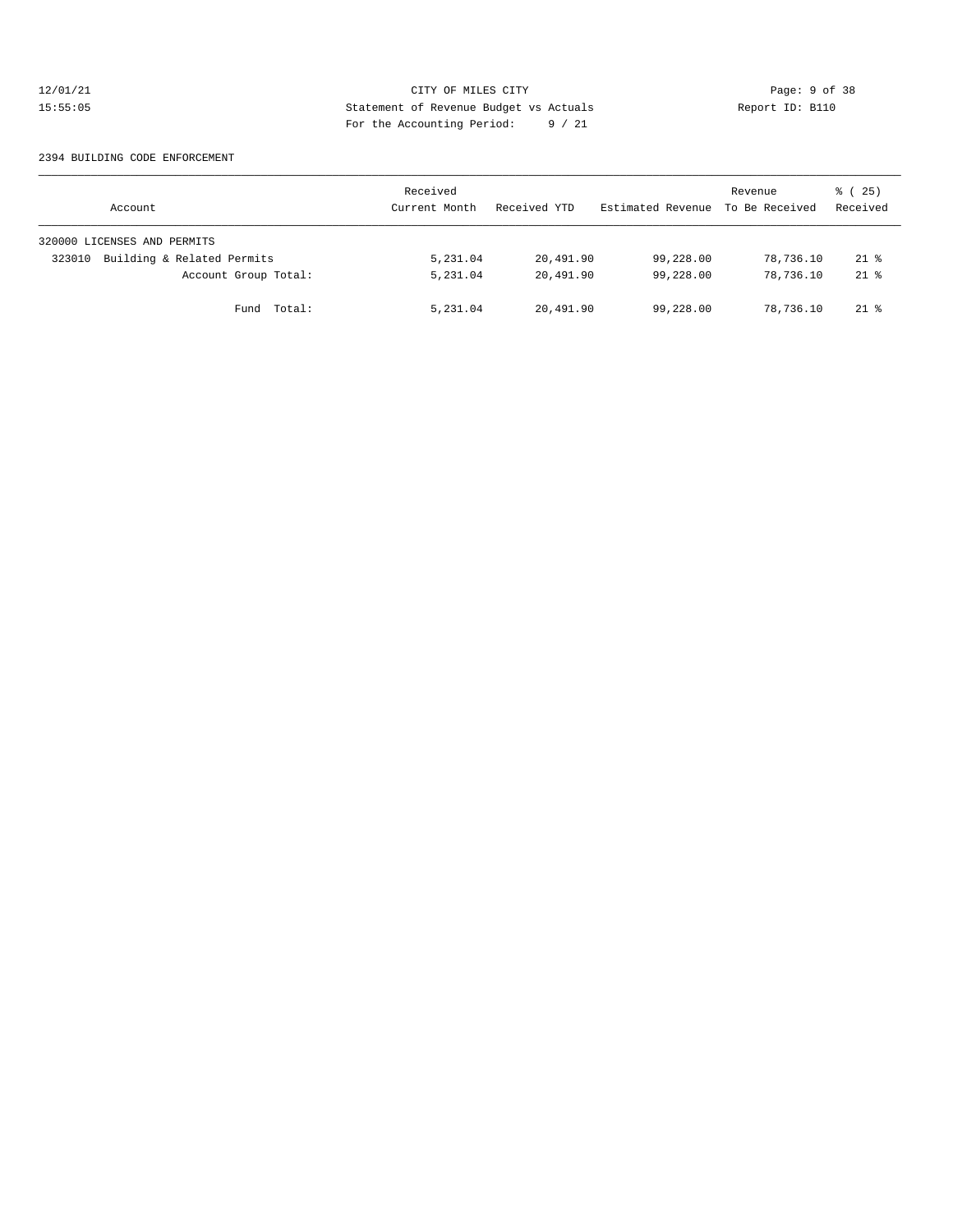## 12/01/21 Page: 10 of 38 CITY OF MILES CITY CHECK PAGE: 10 of 38 15:55:05 Statement of Revenue Budget vs Actuals Report ID: B110 For the Accounting Period: 9 / 21

2400 LTG M D#165-(Gen City)

|                                                    | Received      |              |                   | Revenue        | % (25)         |
|----------------------------------------------------|---------------|--------------|-------------------|----------------|----------------|
| Account                                            | Current Month | Received YTD | Estimated Revenue | To Be Received | Received       |
| 360000 MISCELLANEOUS REVENUE                       |               |              |                   |                |                |
| 363010<br>Maintenance Assessments                  | 727.32        | 3,930.22     | 154,472.00        | 150,541.78     | 3 <sup>8</sup> |
| 363040<br>Penalty & Interest on Deling Assessments | 126.17        | 433.57       | 550.00            | 116.43         | 79 %           |
| Account Group Total:                               | 853.49        | 4,363.79     | 155,022.00        | 150,658.21     | 3%             |
| 370000 INVESTMENT EARNINGS                         |               |              |                   |                |                |
| 371010<br>Investment Earnings                      | 25.60         | 41.61        | 1,100.00          | 1,058.39       | 4 %            |
| Account Group Total:                               | 25.60         | 41.61        | 1,100.00          | 1,058.39       | $4\degree$     |
| Total:<br>Fund                                     | 879.09        | 4,405.40     | 156,122.00        | 151,716.60     | 3 <sup>°</sup> |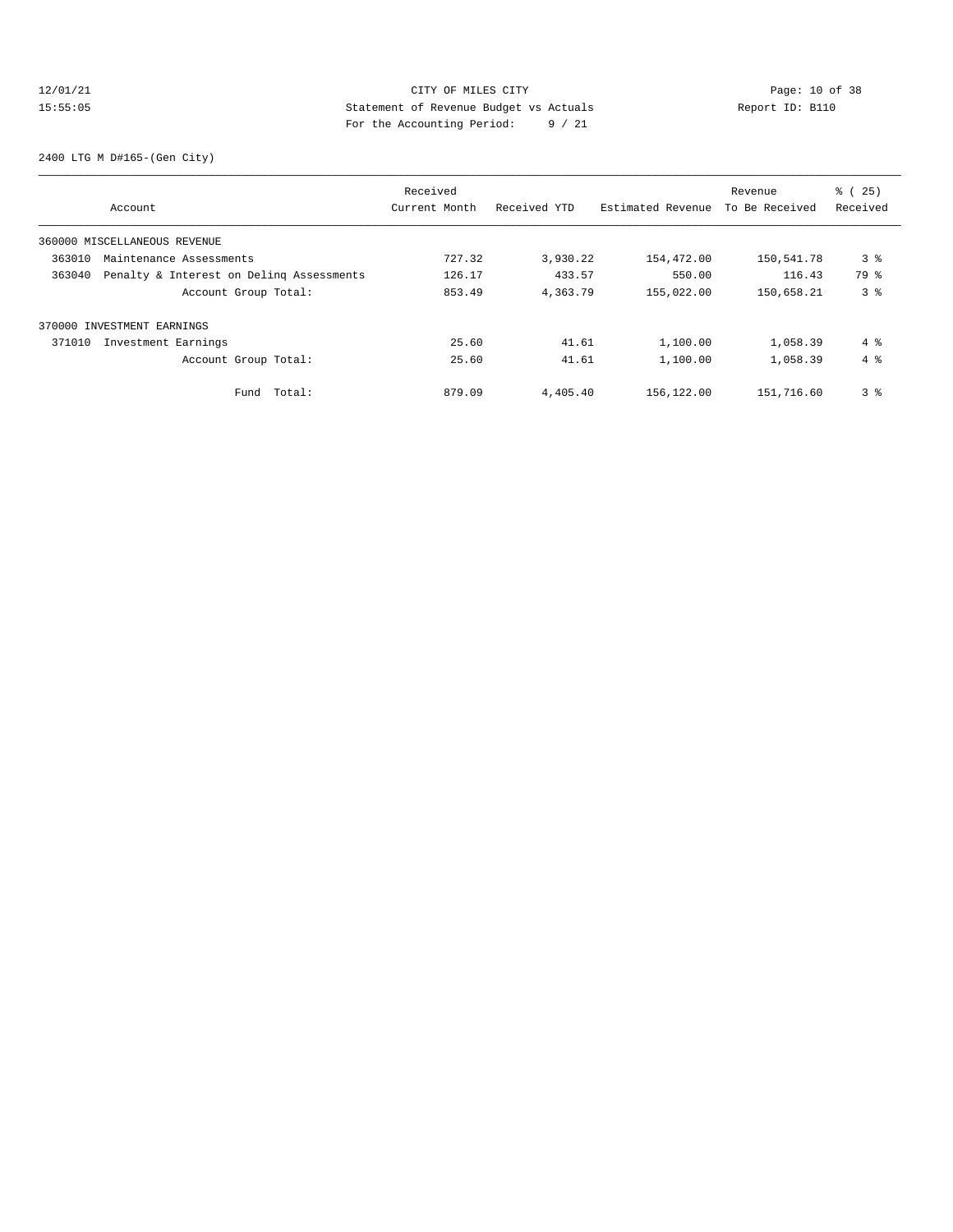## 12/01/21 Page: 11 of 38 CITY OF MILES CITY 15:55:05 Statement of Revenue Budget vs Actuals Report ID: B110 For the Accounting Period: 9 / 21

2420 LTG M D#167-(MilesAddn Etc)

| Account                                            | Received<br>Current Month | Received YTD | Estimated Revenue | Revenue<br>To Be Received | % (25)<br>Received |
|----------------------------------------------------|---------------------------|--------------|-------------------|---------------------------|--------------------|
| 360000 MISCELLANEOUS REVENUE                       |                           |              |                   |                           |                    |
| 363010<br>Maintenance Assessments                  | 98.93                     | 407.48       | 17,557.00         | 17,149.52                 | 2 <sub>8</sub>     |
| 363040<br>Penalty & Interest on Deling Assessments | 20.30                     | 43.79        | 100.00            | 56.21                     | 44 %               |
| Account Group Total:                               | 119.23                    | 451.27       | 17,657.00         | 17,205.73                 | 3 <sup>8</sup>     |
| 370000 INVESTMENT EARNINGS                         |                           |              |                   |                           |                    |
| 371010<br>Investment Earnings                      | 4.93                      | 7.92         | 300.00            | 292.08                    | 3 <sup>8</sup>     |
| Account Group Total:                               | 4.93                      | 7.92         | 300.00            | 292.08                    | 3 <sup>8</sup>     |
| Total:<br>Fund                                     | 124.16                    | 459.19       | 17,957.00         | 17,497.81                 | 3 <sup>8</sup>     |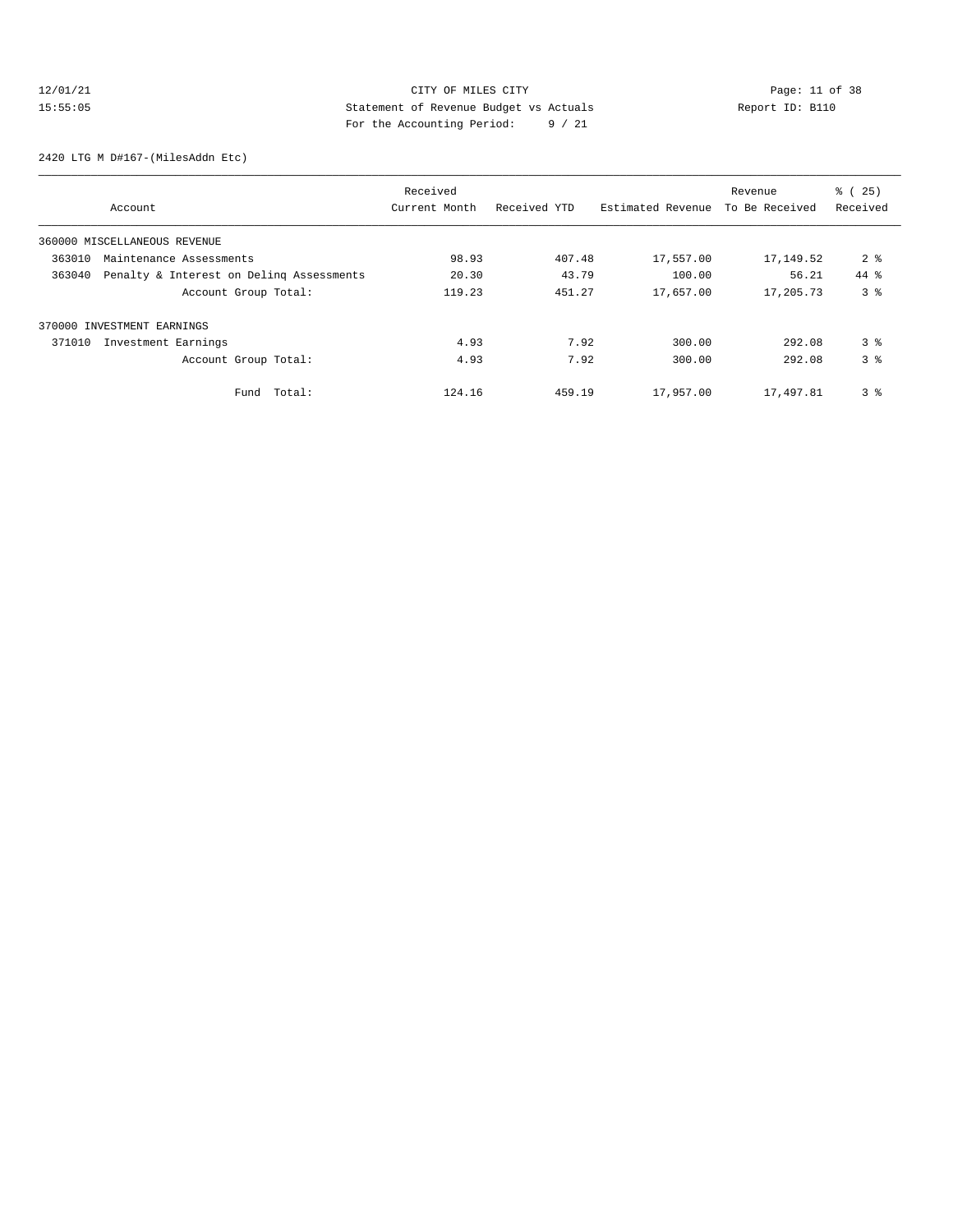# 12/01/21 Page: 12 of 38 CITY OF MILES CITY 15:55:05 Statement of Revenue Budget vs Actuals Report ID: B110 For the Accounting Period: 9 / 21

2430 LTG M D#171-(Balsam Est)

| Account                                            | Received<br>Current Month | Received YTD | Estimated Revenue | Revenue<br>To Be Received | % (25)<br>Received |
|----------------------------------------------------|---------------------------|--------------|-------------------|---------------------------|--------------------|
| 360000 MISCELLANEOUS REVENUE                       |                           |              |                   |                           |                    |
| 363010<br>Maintenance Assessments                  | 0.00                      | 0.00         | 8,987.00          | 8,987.00                  | 0 %                |
| 363040<br>Penalty & Interest on Deling Assessments | 0.00                      | 0.00         | 15.00             | 15.00                     | 0 %                |
| Account Group Total:                               | 0.00                      | 0.00         | 9,002.00          | 9,002.00                  | 0 %                |
| 370000 INVESTMENT EARNINGS                         |                           |              |                   |                           |                    |
| 371010<br>Investment Earnings                      | 0.11                      | 0.39         | 300.00            | 299.61                    | 0 %                |
| Account Group Total:                               | 0.11                      | 0.39         | 300.00            | 299.61                    | 0 %                |
| Fund Total:                                        | 0.11                      | 0.39         | 9,302.00          | 9,301.61                  | 0 %                |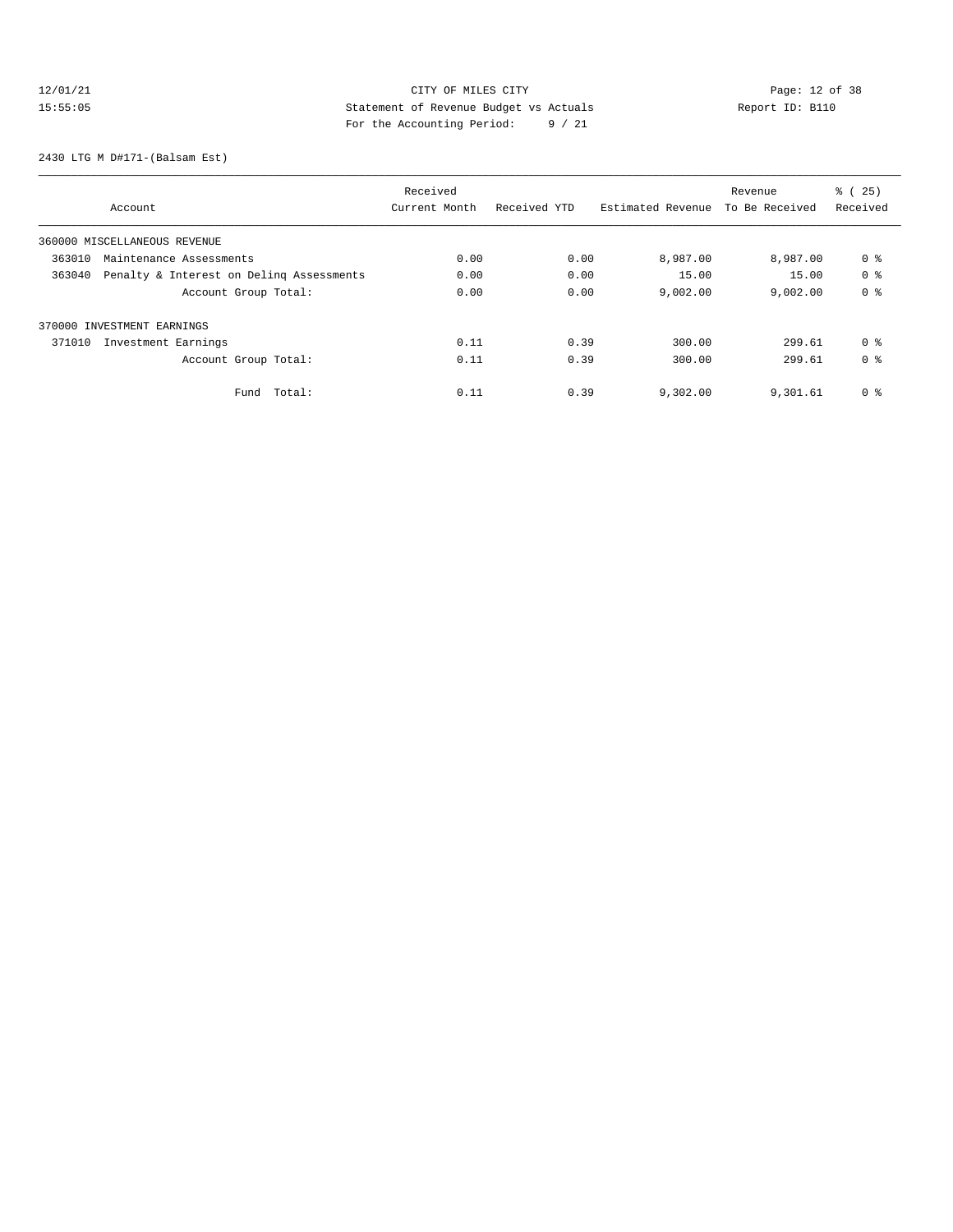# 12/01/21 Page: 13 of 38 CITY OF MILES CITY CHANGES CONTROLLED Page: 13 of 38 15:55:05 Statement of Revenue Budget vs Actuals Report ID: B110 For the Accounting Period: 9 / 21

#### 2440 LTG M D#172-(Main Str)

|                                   |             | Received      |              |                   | Revenue        | % (25)         |
|-----------------------------------|-------------|---------------|--------------|-------------------|----------------|----------------|
| Account                           |             | Current Month | Received YTD | Estimated Revenue | To Be Received | Received       |
| 360000 MISCELLANEOUS REVENUE      |             |               |              |                   |                |                |
| 363010<br>Maintenance Assessments |             | 0.00          | 0.00         | 32,308.00         | 32,308.00      | 0 %            |
| Account Group Total:              |             | 0.00          | 0.00         | 32,308.00         | 32,308.00      | 0 <sup>8</sup> |
| 370000 INVESTMENT EARNINGS        |             |               |              |                   |                |                |
| Investment Earnings<br>371010     |             | 3.07          | 5.17         | 75.00             | 69.83          | 7 %            |
| Account Group Total:              |             | 3.07          | 5.17         | 75.00             | 69.83          | 7 %            |
|                                   | Fund Total: | 3.07          | 5.17         | 32,383.00         | 32, 377, 83    | 0 <sup>8</sup> |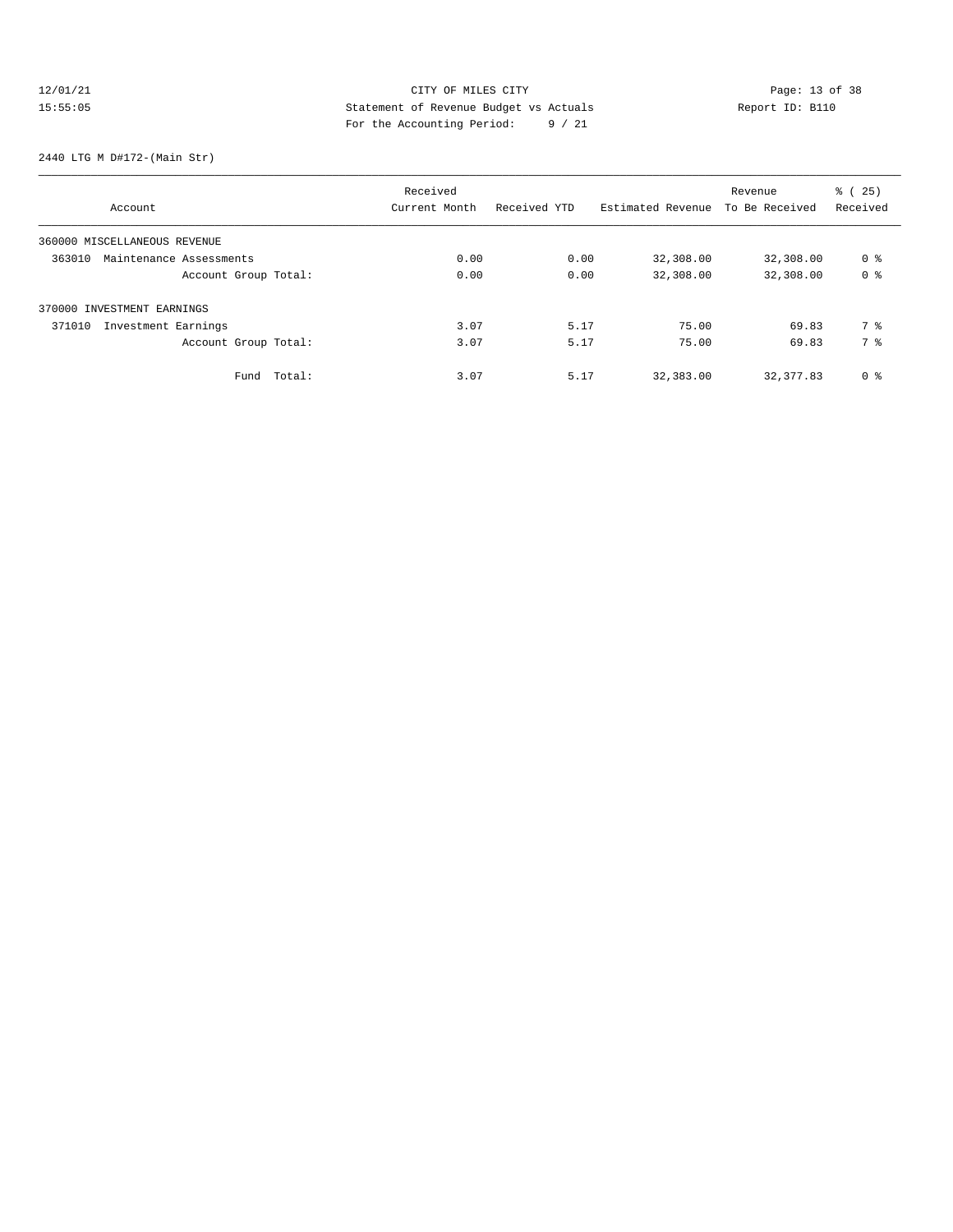## 12/01/21 Page: 14 of 38 15:55:05 Statement of Revenue Budget vs Actuals Report ID: B110 For the Accounting Period: 9 / 21

2450 LTG M D#195-(SG-Trico)

| Account                                            | Received<br>Current Month | Received YTD | Estimated Revenue | Revenue<br>To Be Received | % (25)<br>Received |
|----------------------------------------------------|---------------------------|--------------|-------------------|---------------------------|--------------------|
| 360000 MISCELLANEOUS REVENUE                       |                           |              |                   |                           |                    |
| 363010<br>Maintenance Assessments                  | 0.00                      | 84.18        | 7,085.00          | 7,000.82                  | 1 <sup>°</sup>     |
| Penalty & Interest on Deling Assessments<br>363040 | 0.00                      | 4.13         | 0.00              | $-4.13$                   | $***$ $ -$         |
| Account Group Total:                               | 0.00                      | 88.31        | 7,085.00          | 6,996.69                  | 1 <sup>8</sup>     |
| 370000 INVESTMENT EARNINGS                         |                           |              |                   |                           |                    |
| 371010<br>Investment Earnings                      | 0.00                      | 0.20         | 75.00             | 74.80                     | 0 %                |
| Account Group Total:                               | 0.00                      | 0.20         | 75.00             | 74.80                     | 0 %                |
| Total:<br>Fund                                     | 0.00                      | 88.51        | 7,160.00          | 7,071.49                  | 1 <sup>8</sup>     |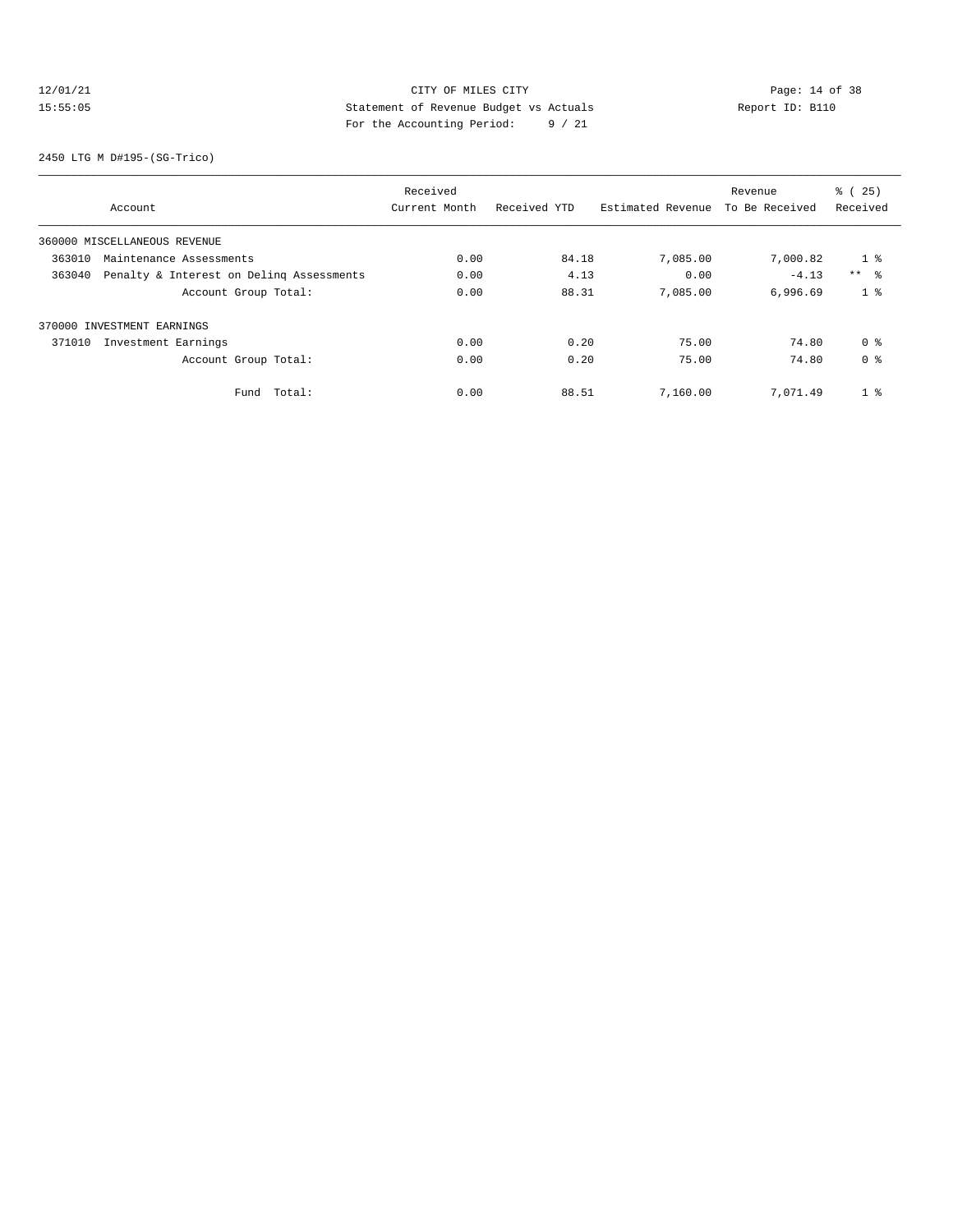## 12/01/21 Page: 15 of 38<br>15:55:05 Statement of Revenue Budget vs Actuals Report ID: B110<br>15:55:05 15:55:05 Statement of Revenue Budget vs Actuals Report ID: B110 For the Accounting Period: 9 / 21

2470 LTG M D#202-(SG-MDU&NV)

| Account                                            | Received<br>Current Month | Received YTD | Estimated Revenue | Revenue<br>To Be Received | % (25)<br>Received  |
|----------------------------------------------------|---------------------------|--------------|-------------------|---------------------------|---------------------|
|                                                    |                           |              |                   |                           |                     |
| 360000 MISCELLANEOUS REVENUE                       |                           |              |                   |                           |                     |
| 363010<br>Maintenance Assessments                  | 0.00                      | 345.06       | 5,295.00          | 4,949.94                  | 7 %                 |
| 363040<br>Penalty & Interest on Deling Assessments | 0.00                      | 55.59        | 0.00              | $-55.59$                  | $***$ $\frac{6}{6}$ |
| Account Group Total:                               | 0.00                      | 400.65       | 5,295.00          | 4,894.35                  | 8 %                 |
| 370000 INVESTMENT EARNINGS                         |                           |              |                   |                           |                     |
| Investment Earnings<br>371010                      | 1.16                      | 1.96         | 50.00             | 48.04                     | $4 \text{ }$        |
| Account Group Total:                               | 1.16                      | 1.96         | 50.00             | 48.04                     | 4%                  |
| Total:<br>Fund                                     | 1.16                      | 402.61       | 5,345.00          | 4,942.39                  | 8 %                 |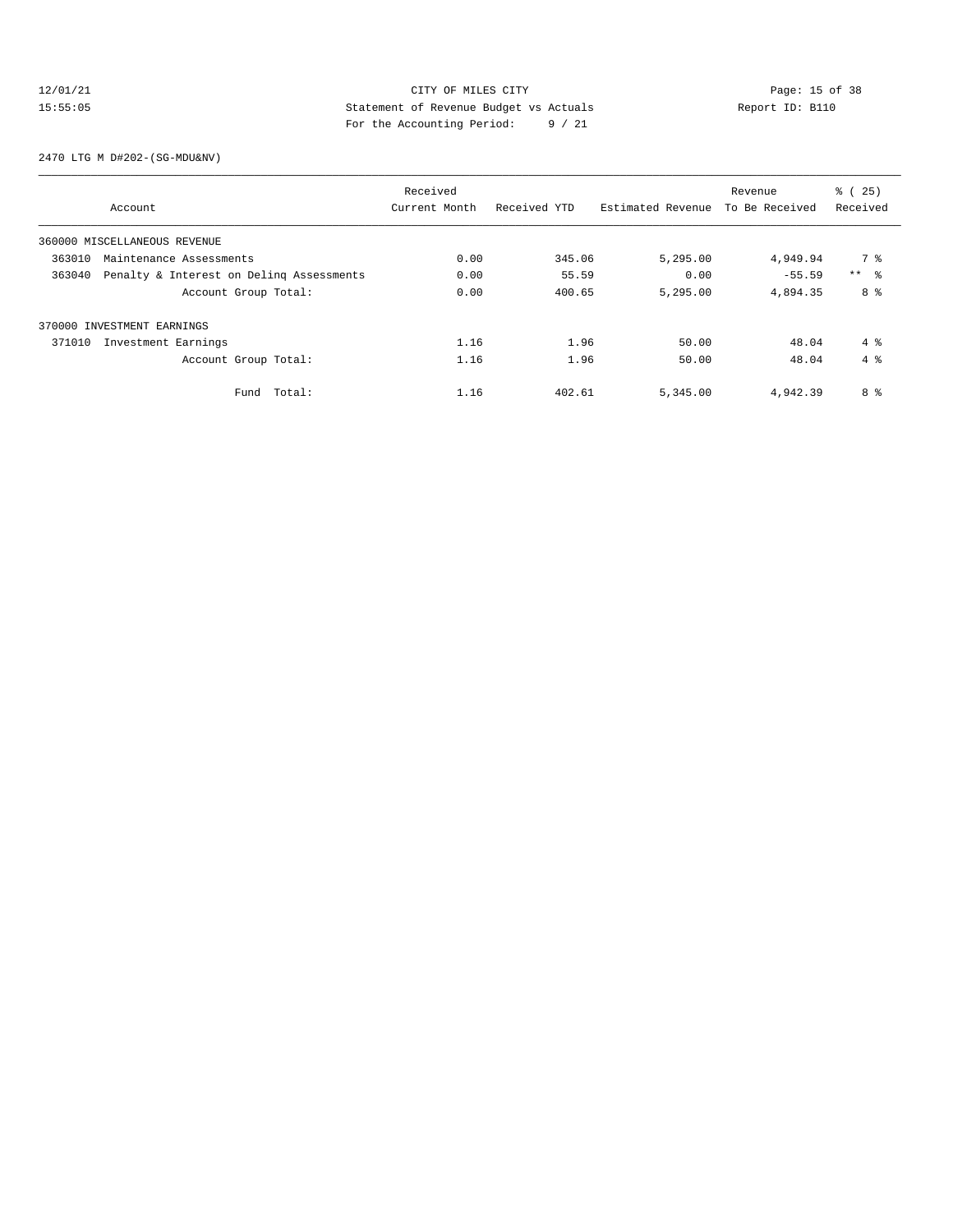## 12/01/21 Page: 16 of 38<br>15:55:05 Statement of Revenue Budget vs Actuals<br>15:55:05 Page: 16 of 38 15:55:05 Statement of Revenue Budget vs Actuals Report ID: B110 For the Accounting Period: 9 / 21

2480 LTG M M#173-(Milestown Estates)

| Account                                            | Received<br>Current Month | Received YTD | Estimated Revenue | Revenue<br>To Be Received | % (25)<br>Received |
|----------------------------------------------------|---------------------------|--------------|-------------------|---------------------------|--------------------|
| 360000 MISCELLANEOUS REVENUE                       |                           |              |                   |                           |                    |
| 363010<br>Maintenance Assessments                  | 0.00                      | 277.33       | 3,183.00          | 2,905.67                  | ९ - ६              |
| 363040<br>Penalty & Interest on Deling Assessments | 0.00                      | 12.77        | 8.00              | $-4.77$                   | $160$ %            |
| Account Group Total:                               | 0.00                      | 290.10       | 3,191.00          | 2,900.90                  | 9 <sup>°</sup>     |
| 370000 INVESTMENT EARNINGS                         |                           |              |                   |                           |                    |
| Investment Earnings<br>371010                      | 0.60                      | 0.89         | 20.00             | 19.11                     | $4 \text{ }$       |
| Account Group Total:                               | 0.60                      | 0.89         | 20.00             | 19.11                     | 4%                 |
| Total:<br>Fund                                     | 0.60                      | 290.99       | 3,211.00          | 2,920.01                  | 9 <sup>8</sup>     |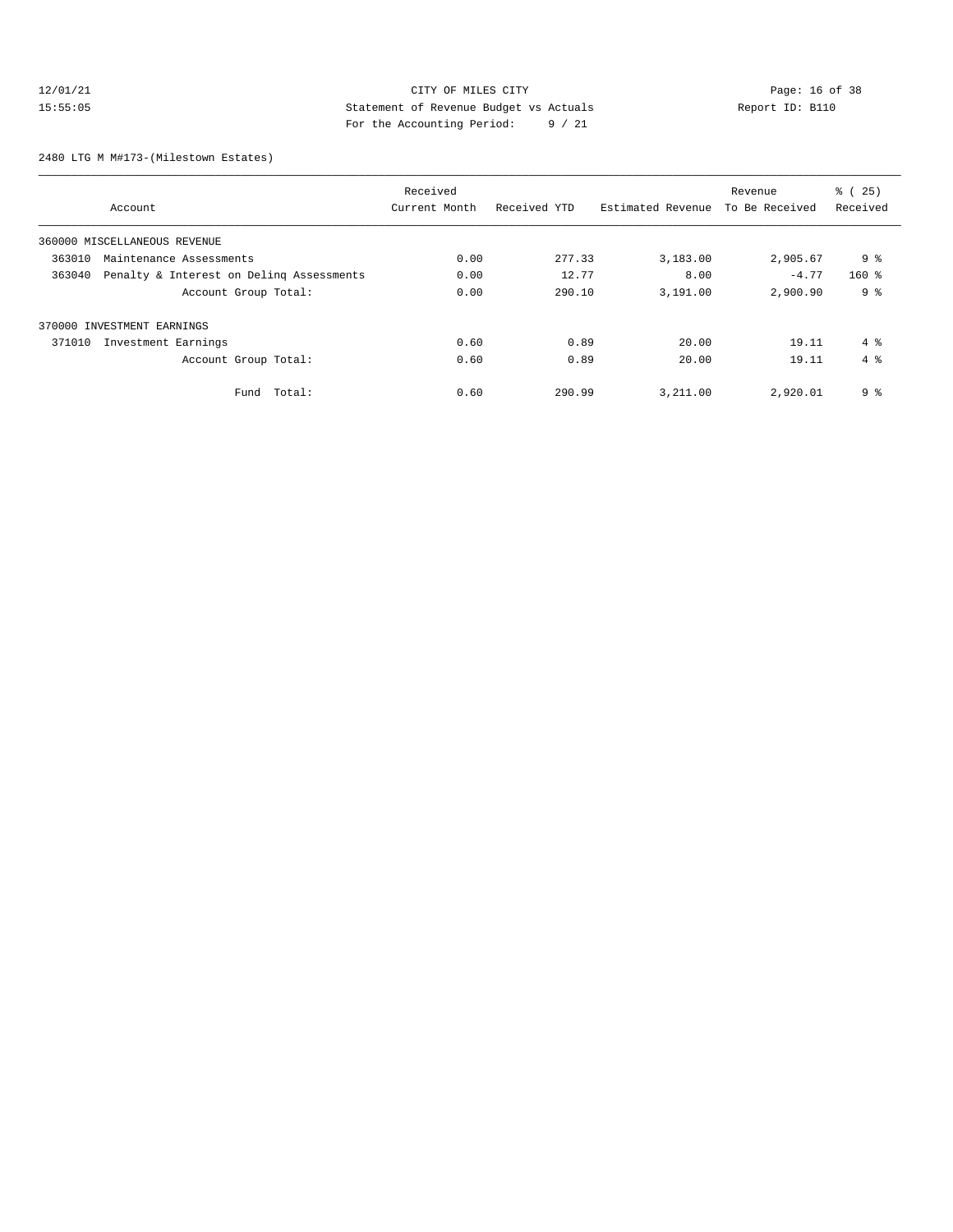# 12/01/21 Page: 17 of 38 CITY OF MILES CITY 15:55:05 Statement of Revenue Budget vs Actuals Report ID: B110 For the Accounting Period: 9 / 21

2510 STR MAINT DIST #204

| Account                                            | Received<br>Current Month | Received YTD | Estimated Revenue | Revenue<br>To Be Received | % (25)<br>Received |
|----------------------------------------------------|---------------------------|--------------|-------------------|---------------------------|--------------------|
| 360000 MISCELLANEOUS REVENUE                       |                           |              |                   |                           |                    |
| 363010<br>Maintenance Assessments                  | 3,851.08                  | 32,426.84    | 1,861,961.00      | 1,829,534.16              | 2 <sub>8</sub>     |
| 363040<br>Penalty & Interest on Deling Assessments | 594.08                    | 3, 155. 32   | 4,000.00          | 844.68                    | 79 %               |
| Account Group Total:                               | 4,445.16                  | 35,582.16    | 1,865,961.00      | 1,830,378.84              | 2 <sup>8</sup>     |
| 370000 INVESTMENT EARNINGS                         |                           |              |                   |                           |                    |
| 371010<br>Investment Earnings                      | 123.00                    | 206.75       | 10,000.00         | 9,793.25                  | 2 <sup>8</sup>     |
| Account Group Total:                               | 123.00                    | 206.75       | 10,000.00         | 9,793.25                  | 2 <sup>8</sup>     |
| 380000 OTHER FINANCING SOURCES                     |                           |              |                   |                           |                    |
| 383000<br>Interfund Operating Transfer             | 0.00                      | 0.00         | 132,524.00        | 132,524.00                | 0 <sup>8</sup>     |
| Account Group Total:                               | 0.00                      | 0.00         | 132,524.00        | 132,524.00                | 0 <sup>8</sup>     |
| Fund Total:                                        | 4,568.16                  | 35,788.91    | 2,008,485.00      | 1,972,696.09              | 2 <sub>8</sub>     |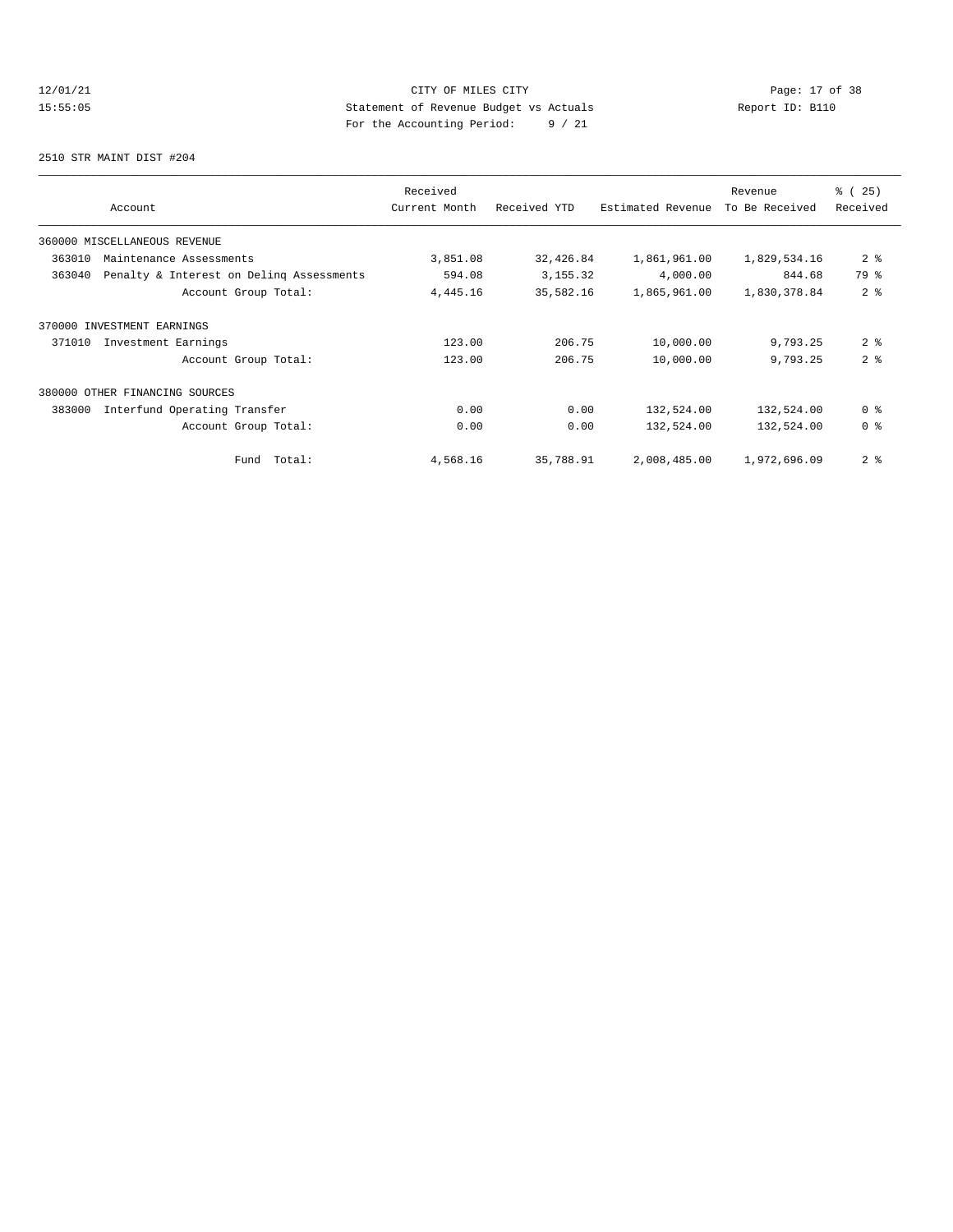# 12/01/21 CITY OF MILES CITY<br>15:55:05 Page: 18 of 38<br>15:55:05 Statement of Revenue Budget vs Actuals<br>15:55:05 15:55:05 Statement of Revenue Budget vs Actuals Report ID: B110 For the Accounting Period: 9 / 21

2520 STR MAINT DIST #205

| Account                                            | Received<br>Current Month | Received YTD | Estimated Revenue | Revenue<br>To Be Received | % (25)<br>Received |
|----------------------------------------------------|---------------------------|--------------|-------------------|---------------------------|--------------------|
| 360000 MISCELLANEOUS REVENUE                       |                           |              |                   |                           |                    |
| 363010<br>Maintenance Assessments                  | 1,478.25                  | 8,445.81     | 262,927.00        | 254, 481.19               | 3 <sup>8</sup>     |
| 363040<br>Penalty & Interest on Deling Assessments | 240.21                    | 873.29       | 1,000.00          | 126.71                    | $87 - 8$           |
| Account Group Total:                               | 1,718.46                  | 9,319.10     | 263,927.00        | 254,607.90                | $4\degree$         |
| 370000 INVESTMENT EARNINGS                         |                           |              |                   |                           |                    |
| 371010<br>Investment Earnings                      | 85.68                     | 130.70       | 4,000.00          | 3,869.30                  | 3 <sup>8</sup>     |
| Account Group Total:                               | 85.68                     | 130.70       | 4,000.00          | 3,869.30                  | 3 <sup>8</sup>     |
| 380000 OTHER FINANCING SOURCES                     |                           |              |                   |                           |                    |
| 383000<br>Interfund Operating Transfer             | 0.00                      | 0.00         | 33,131.00         | 33,131.00                 | 0 <sup>8</sup>     |
| Account Group Total:                               | 0.00                      | 0.00         | 33,131.00         | 33,131.00                 | 0 <sup>8</sup>     |
| Total:<br>Fund                                     | 1,804.14                  | 9,449.80     | 301,058.00        | 291,608.20                | 3 <sup>8</sup>     |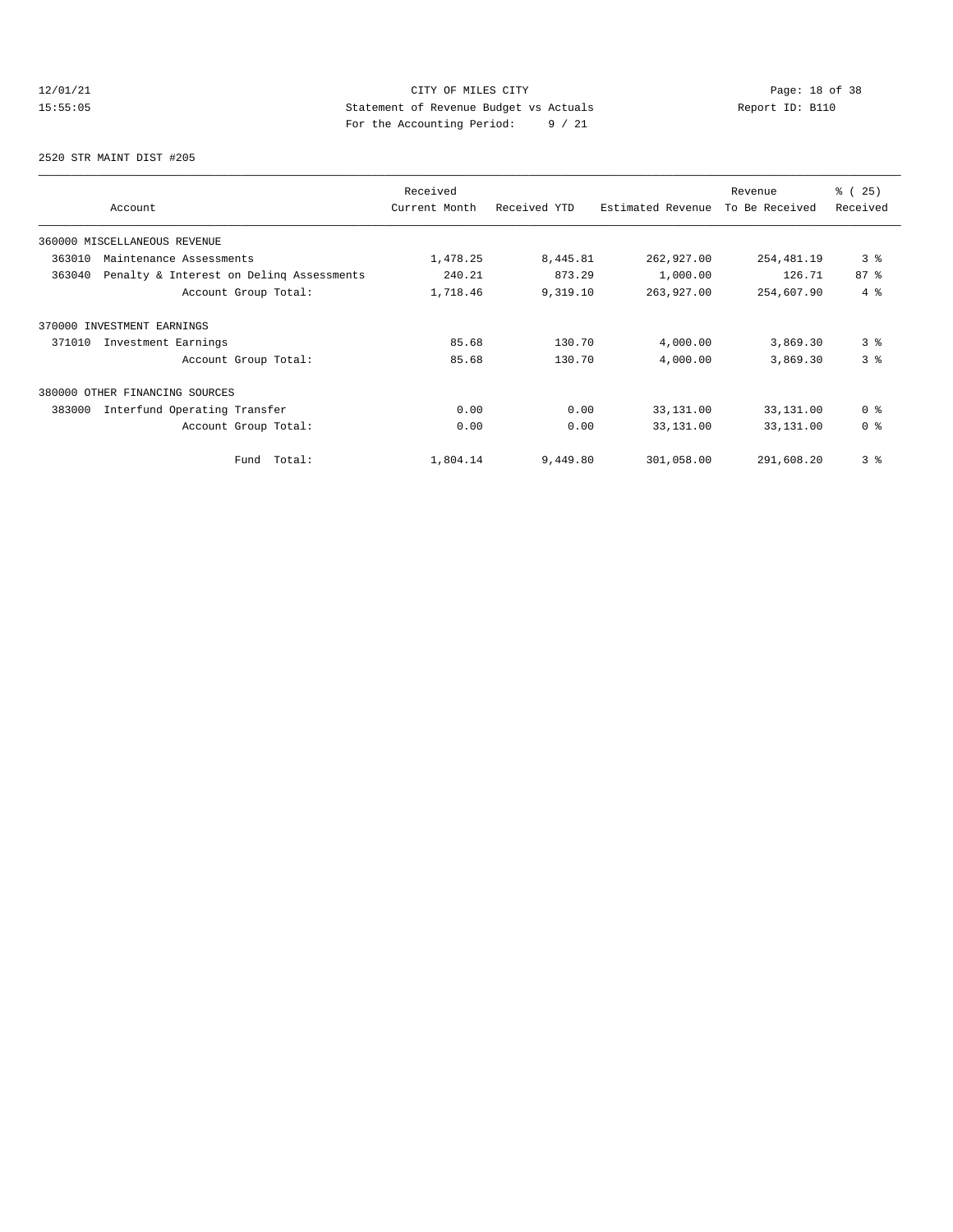## 12/01/21 Page: 19 of 38<br>15:55:05 Statement of Revenue Budget vs Actuals Report ID: B110<br>-15:55:05 Statement of Revenue Budget vs Actuals Report ID: B110 For the Accounting Period: 9 / 21

2540 STR MAINT DIST#207-(MILESTOWN ESTATES)

| Account                                            | Received<br>Current Month | Received YTD | Estimated Revenue | Revenue<br>To Be Received | % (25)<br>Received |
|----------------------------------------------------|---------------------------|--------------|-------------------|---------------------------|--------------------|
| 360000 MISCELLANEOUS REVENUE                       |                           |              |                   |                           |                    |
| 363010<br>Maintenance Assessments                  | 0.00                      | 369.28       | 5,237.00          | 4,867.72                  | 7 %                |
| 363040<br>Penalty & Interest on Deling Assessments | 0.00                      | 33.69        | 0.00              | $-33.69$                  | $***$ $ -$         |
| Account Group Total:                               | 0.00                      | 402.97       | 5,237.00          | 4,834.03                  | 8 %                |
| 370000 INVESTMENT EARNINGS                         |                           |              |                   |                           |                    |
| 371010<br>Investment Earnings                      | 1.45                      | 2.22         | 100.00            | 97.78                     | 2 <sup>8</sup>     |
| Account Group Total:                               | 1.45                      | 2.22         | 100.00            | 97.78                     | 2 <sup>8</sup>     |
| Fund Total:                                        | 1.45                      | 405.19       | 5,337.00          | 4,931.81                  | 8 %                |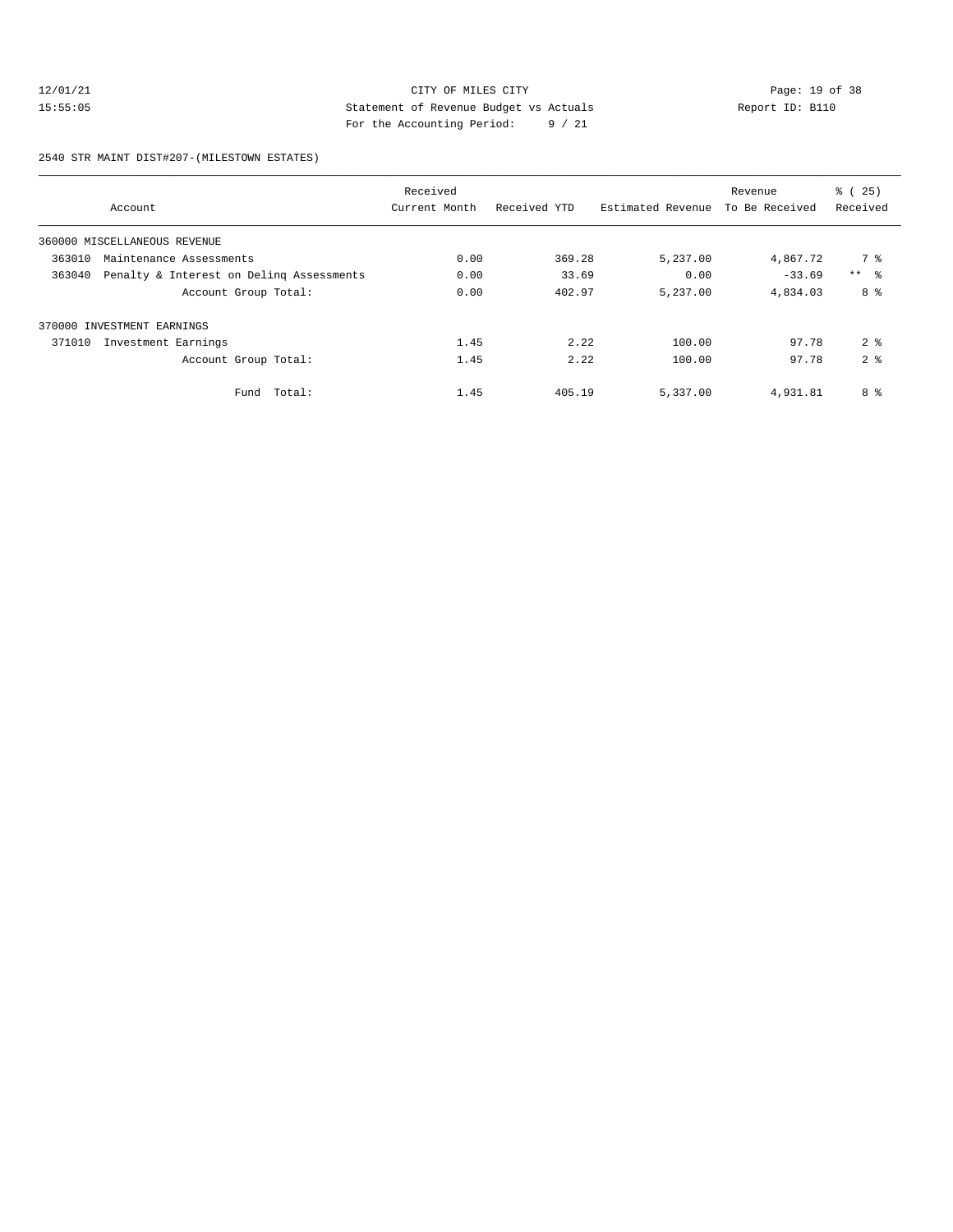# 12/01/21 CITY OF MILES CITY<br>15:55:05 Statement of Revenue Budget vs Actuals<br>15:55:05 Page: 20 of 38 15:55:05 Statement of Revenue Budget vs Actuals Report ID: B110 For the Accounting Period: 9 / 21

#### 2701 Fire Grants

|        | Account                           |        | Received<br>Current Month | Received YTD | Estimated Revenue | Revenue<br>To Be Received | % (25)<br>Received |
|--------|-----------------------------------|--------|---------------------------|--------------|-------------------|---------------------------|--------------------|
|        |                                   |        |                           |              |                   |                           |                    |
|        | 330000 INTERGOVERNMENTAL REVENUES |        |                           |              |                   |                           |                    |
| 331113 | FEMA -Projects                    |        | 0.00                      | 0.00         | 300,000.00        | 300,000.00                | 0 <sup>8</sup>     |
|        | Account Group Total:              |        | 0.00                      | 0.00         | 300,000.00        | 300,000.00                | 0 %                |
|        | 360000 MISCELLANEOUS REVENUE      |        |                           |              |                   |                           |                    |
| 362020 | MISC REVENUE                      |        | 0.00                      | 0.00         | 25,000.00         | 25,000.00                 | 0 %                |
| 365040 | DONATIONS-FIRE/AMB                |        | 0.00                      | 0.00         | 350.00            | 350.00                    | 0 %                |
| 367000 | Sale of Junk or Salvage           |        | 0.00                      | 0.00         | 1,000.00          | 1,000.00                  | 0 %                |
|        | Account Group Total:              |        | 0.00                      | 0.00         | 26,350.00         | 26,350.00                 | 0 %                |
|        | Fund                              | Total: | 0.00                      | 0.00         | 326,350.00        | 326,350.00                | 0 %                |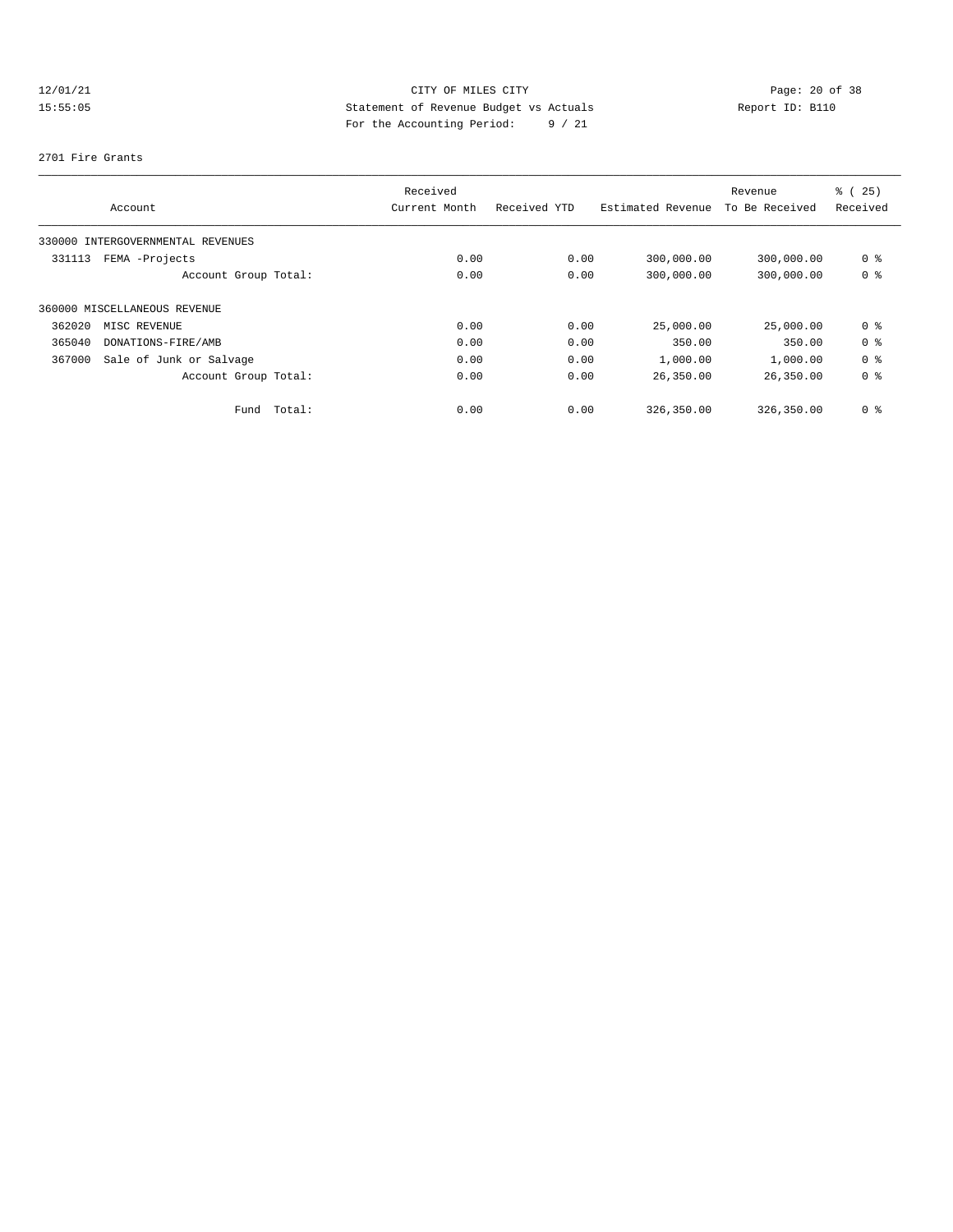## 12/01/21 Page: 21 of 38 15:55:05 Statement of Revenue Budget vs Actuals Report ID: B110 For the Accounting Period: 9 / 21

2820 GAS TAX

| Account                              | Received<br>Current Month | Received YTD | Estimated Revenue To Be Received | Revenue    | 8 (25)<br>Received |
|--------------------------------------|---------------------------|--------------|----------------------------------|------------|--------------------|
| 330000 INTERGOVERNMENTAL REVENUES    |                           |              |                                  |            |                    |
| Gasoline Tax Apportionment<br>335040 | 14,011.80                 | 42,035.38    | 168,142.00                       | 126,106.62 | $25$ $%$           |
| Account Group Total:                 | 14,011.80                 | 42,035.38    | 168,142.00                       | 126,106.62 | $25$ $\frac{6}{3}$ |
| Fund Total:                          | 14,011.80                 | 42,035.38    | 168,142.00                       | 126,106.62 | $25$ $\frac{6}{3}$ |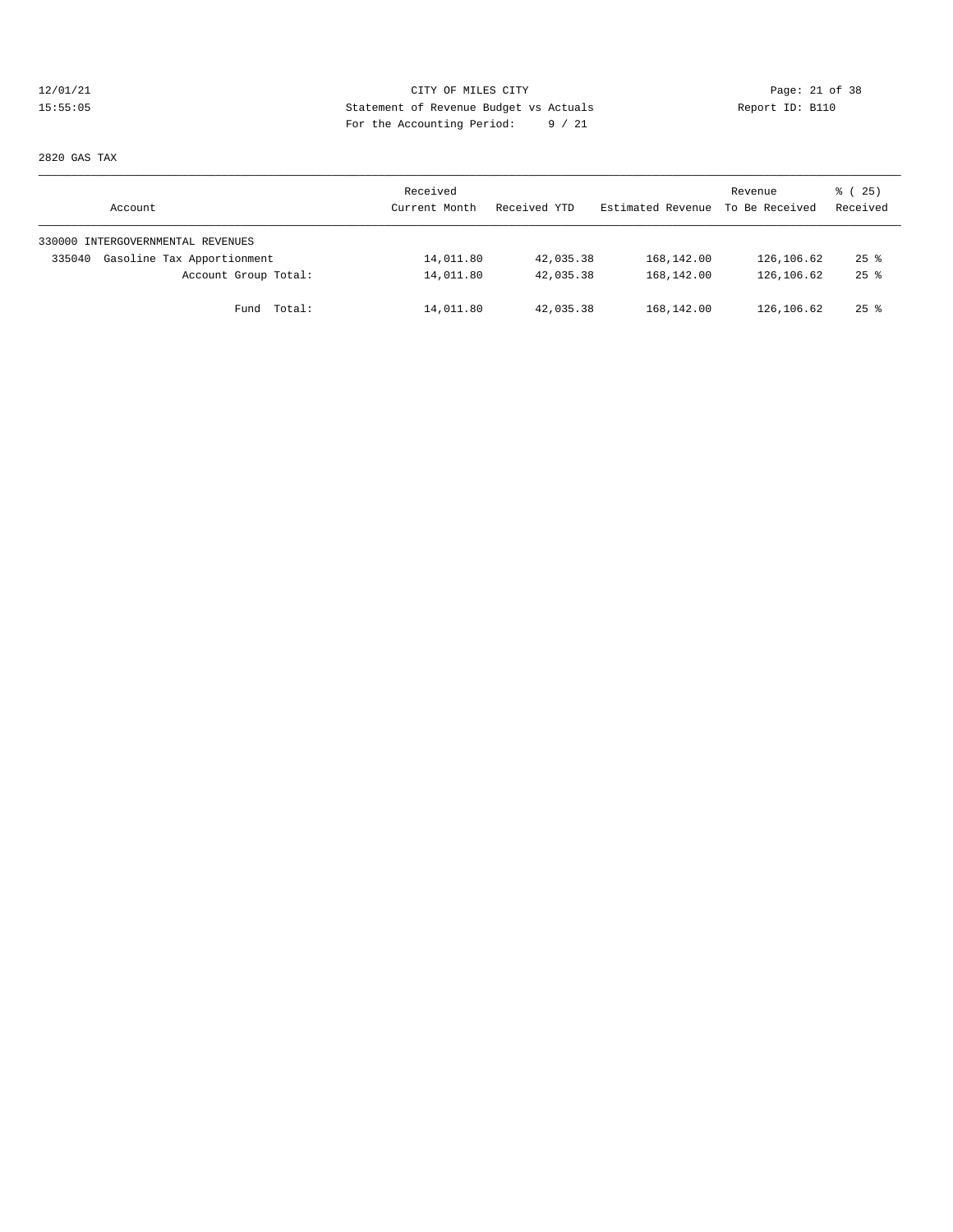# 12/01/21 Page: 22 of 38 15:55:05 Statement of Revenue Budget vs Actuals Report ID: B110 For the Accounting Period: 9 / 21

#### 2821 HB473- Fuel Tax

|                                        | Received      |              |                   | Revenue        | % (25)         |
|----------------------------------------|---------------|--------------|-------------------|----------------|----------------|
| Account                                | Current Month | Received YTD | Estimated Revenue | To Be Received | Received       |
| 330000 INTERGOVERNMENTAL REVENUES      |               |              |                   |                |                |
| 335041<br>HB473                        | 0.00          | 0.00         | 200,000.00        | 200,000.00     | 0 %            |
| Account Group Total:                   | 0.00          | 0.00         | 200,000.00        | 200,000.00     | 0 <sup>8</sup> |
| 380000 OTHER FINANCING SOURCES         |               |              |                   |                |                |
| 383000<br>Interfund Operating Transfer | 0.00          | 0.00         | 10,000.00         | 10,000.00      | 0 %            |
| Account Group Total:                   | 0.00          | 0.00         | 10,000.00         | 10,000.00      | 0 %            |
| Total:<br>Fund                         | 0.00          | 0.00         | 210,000.00        | 210,000.00     | 0 %            |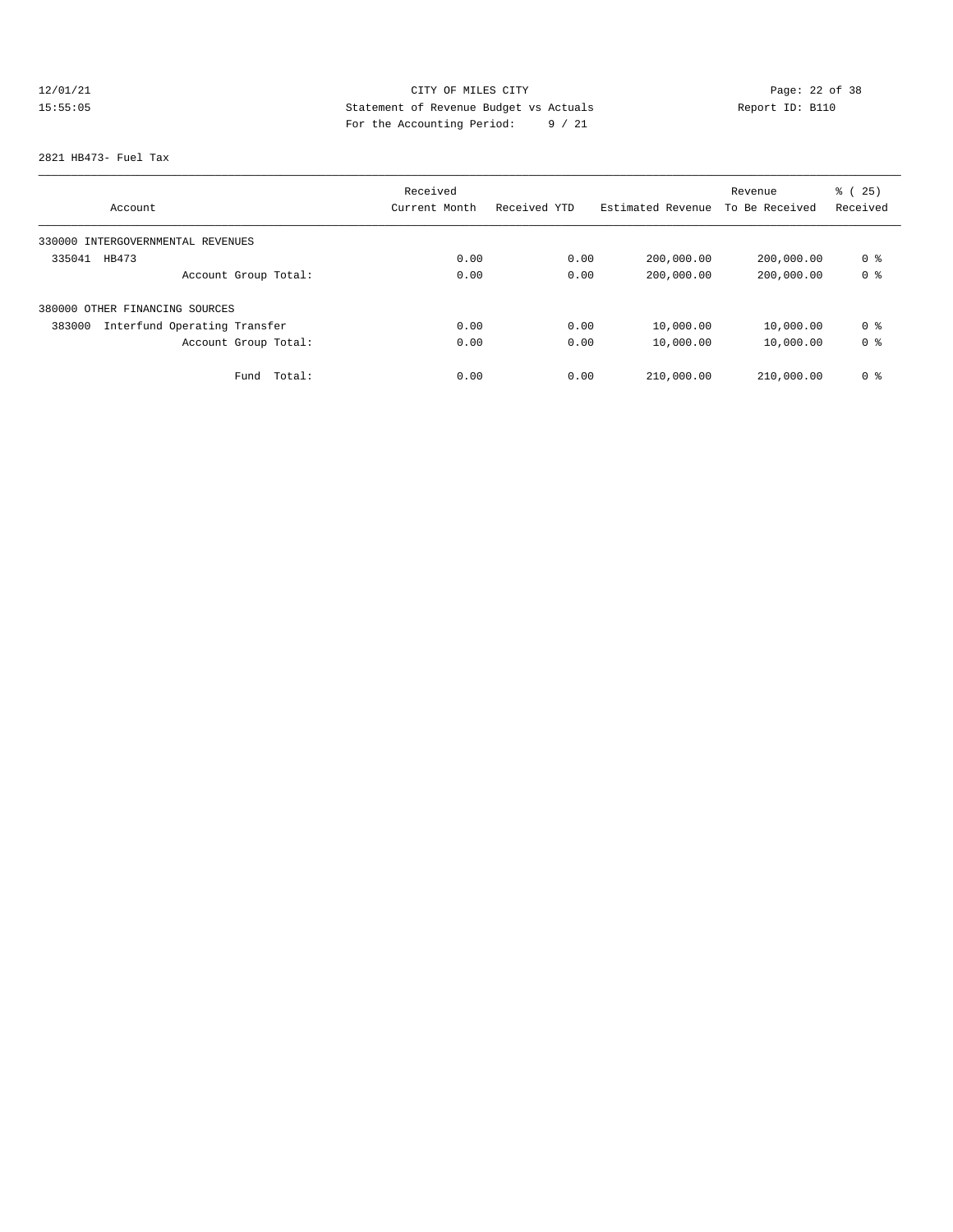## 12/01/21 Page: 23 of 38 15:55:05 Statement of Revenue Budget vs Actuals Report ID: B110 For the Accounting Period: 9 / 21

2850 Southeastern Montana Dispatch-911

|                                   |        | Received      |              |                   | Revenue        | % (25)              |
|-----------------------------------|--------|---------------|--------------|-------------------|----------------|---------------------|
| Account                           |        | Current Month | Received YTD | Estimated Revenue | To Be Received | Received            |
| 330000 INTERGOVERNMENTAL REVENUES |        |               |              |                   |                |                     |
| Basic 911 Funds<br>335080         |        | 0.00          | 120,305.03   | 699,667.00        | 579,361.97     | $17*$               |
| Account Group Total:              |        | 0.00          | 120,305.03   | 699,667.00        | 579,361.97     | $17*$               |
| 370000 INVESTMENT EARNINGS        |        |               |              |                   |                |                     |
| Investment Earnings<br>371010     |        | 65.60         | 83.94        | 0.00              | $-83.94$       | $***$ $\frac{6}{5}$ |
| Account Group Total:              |        | 65.60         | 83.94        | 0.00              | $-83.94$       | ** %                |
| Fund                              | Total: | 65.60         | 120,388.97   | 699,667.00        | 579,278.03     | $17*$               |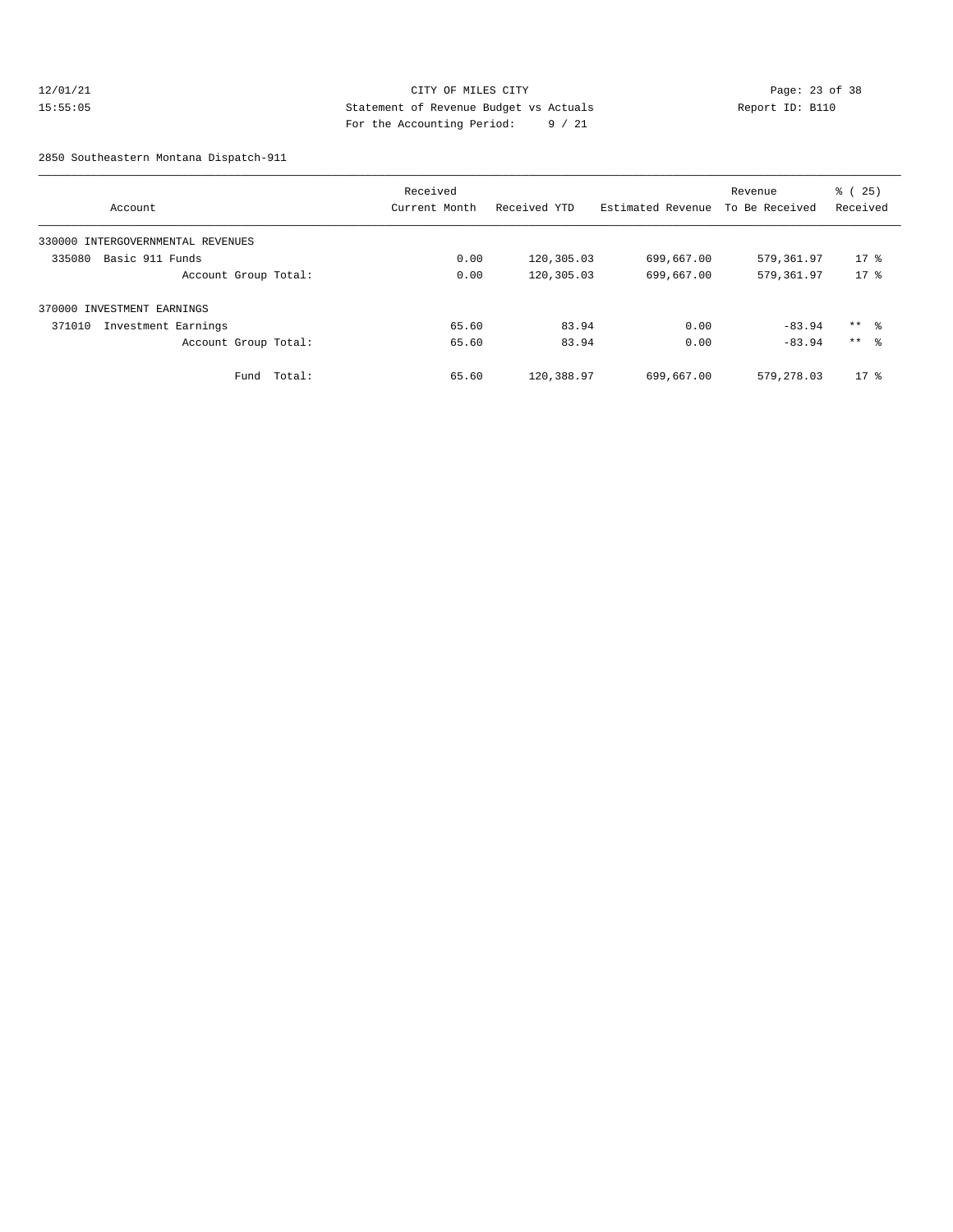# 12/01/21 CITY OF MILES CITY<br>15:55:05 Statement of Revenue Budget vs Actuals<br>15:55:05 Page: 24 of 38 15:55:05 Statement of Revenue Budget vs Actuals Report ID: B110 For the Accounting Period: 9 / 21

#### 2880 LIBRARY GRANTS

|                                             |             | Received      |              |                   | Revenue        | % (25)         |
|---------------------------------------------|-------------|---------------|--------------|-------------------|----------------|----------------|
| Account                                     |             | Current Month | Received YTD | Estimated Revenue | To Be Received | Received       |
| 330000 INTERGOVERNMENTAL REVENUES           |             |               |              |                   |                |                |
| 334100<br>Library - State Aid               |             | 0.00          | 0.00         | 5,399.00          | 5,399.00       | 0 %            |
| Sagebrush Fed/Coal Sev Tax<br>334105        |             | 0.00          | $-1,924.23$  | 4,806.00          | 6,730.23       | $-40$ %        |
| 334107<br>Humanities Montana Grant          |             | 0.00          | 0.00         | 1,000.00          | 1,000.00       | 0 <sup>8</sup> |
| Account Group Total:                        |             | 0.00          | $-1,924.23$  | 11,205.00         | 13, 129. 23    | $-17$ %        |
| 340000 Charges for Services                 |             |               |              |                   |                |                |
| 346073<br>One Time Endowments               |             | 0.00          | 0.00         | 1,000.00          | 1,000.00       | 0 %            |
| Account Group Total:                        |             | 0.00          | 0.00         | 1,000.00          | 1,000.00       | 0 <sup>8</sup> |
| 360000 MISCELLANEOUS REVENUE                |             |               |              |                   |                |                |
| Donation-Library Board of Trustee<br>365035 |             | 421.26        | 968.26       | 1,500.00          | 531.74         | 65 %           |
| Account Group Total:                        |             | 421.26        | 968.26       | 1,500.00          | 531.74         | 65 %           |
|                                             | Fund Total: | 421.26        | $-955.97$    | 13,705.00         | 14,660.97      | $-7$ %         |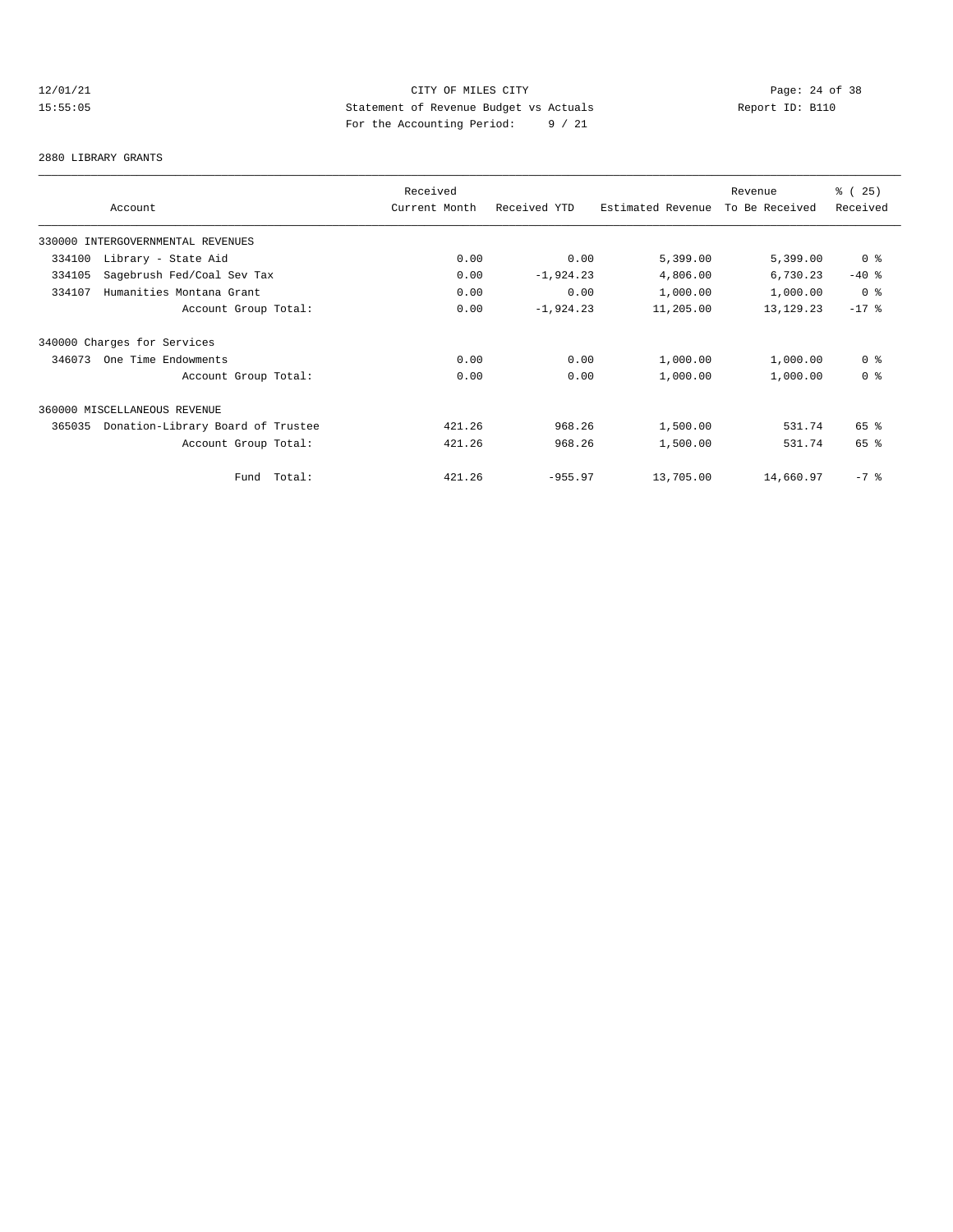# 12/01/21 CITY OF MILES CITY<br>15:55:05 Statement of Revenue Budget vs Actuals<br>15:55:05 Page: 25 of 38 15:55:05 Statement of Revenue Budget vs Actuals Report ID: B110 For the Accounting Period: 9 / 21

#### 2935 Historic Preservation

|                                   | Received      |              |                   | Revenue        | % (25)         |
|-----------------------------------|---------------|--------------|-------------------|----------------|----------------|
| Account                           | Current Month | Received YTD | Estimated Revenue | To Be Received | Received       |
| 330000 INTERGOVERNMENTAL REVENUES |               |              |                   |                |                |
| 334000<br>State Grants            | 0.00          | 0.00         | 84,480.00         | 84,480.00      | 0 <sup>8</sup> |
| Account Group Total:              | 0.00          | 0.00         | 84,480.00         | 84,480.00      | 0 <sup>8</sup> |
| 360000 MISCELLANEOUS REVENUE      |               |              |                   |                |                |
| 362020<br>MISC REVENUE            | 0.00          | 108.59       | 2,000.00          | 1,891.41       | 5 <sup>8</sup> |
| Account Group Total:              | 0.00          | 108.59       | 2,000.00          | 1,891.41       | 5 <sup>8</sup> |
| Total:<br>Fund                    | 0.00          | 108.59       | 86,480.00         | 86, 371.41     | 0 <sup>8</sup> |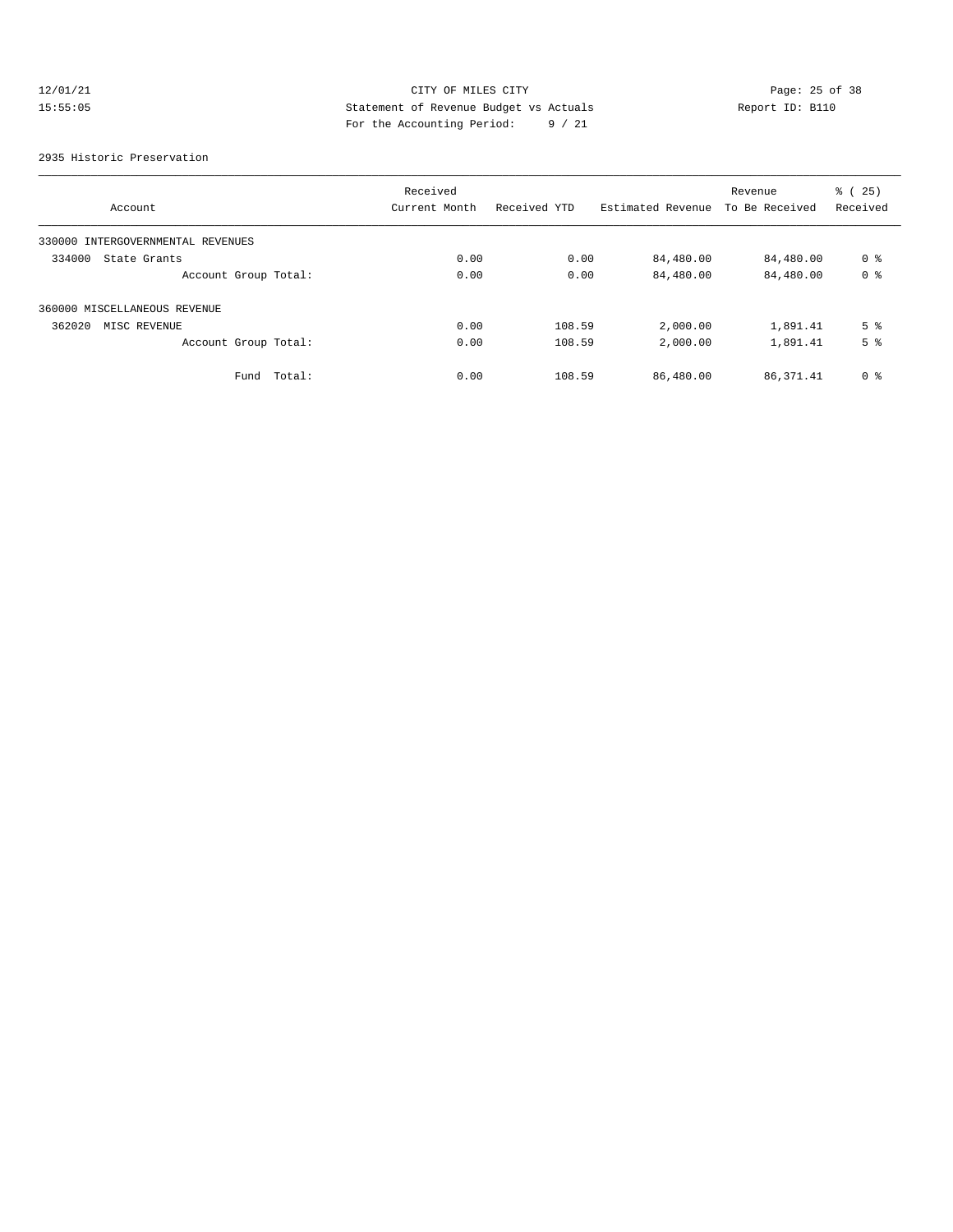## 12/01/21 Page: 26 of 38<br>15:55:05 CITY OF MILES CITY CITY CHEREN CITY Page: 26 of 38<br>15:55:05 Statement of Revenue Budget vs Actuals 15:55:05 Statement of Revenue Budget vs Actuals Report ID: B110 For the Accounting Period: 9 / 21

2985 RETIRED SENIOR VOLUNTEER PROG (RSVP)

| Account                             | Received<br>Current Month | Received YTD | Estimated Revenue | Revenue<br>To Be Received | % (25)<br>Received |
|-------------------------------------|---------------------------|--------------|-------------------|---------------------------|--------------------|
| 330000 INTERGOVERNMENTAL REVENUES   |                           |              |                   |                           |                    |
| 331165<br>RSVP FEDERAL GRANTS       | 6,236.93                  | 14,455.36    | 86,412.00         | 71,956.64                 | $17*$              |
| Account Group Total:                | 6,236.93                  | 14,455.36    | 86,412.00         | 71,956.64                 | $17*$              |
| 360000 MISCELLANEOUS REVENUE        |                           |              |                   |                           |                    |
| 362020<br>MISC REVENUE              | 2,341.00                  | 2,449.10     | 24,000.00         | 21,550.90                 | $10*$              |
| 362023<br>RSVP- Excess/Fund RAISING | 0.00                      | 3,500.00     | 16,500.00         | 13,000.00                 | $21$ $%$           |
| Account Group Total:                | 2,341.00                  | 5,949.10     | 40,500.00         | 34,550.90                 | 15 <sup>8</sup>    |
| 370000 INVESTMENT EARNINGS          |                           |              |                   |                           |                    |
| 371010<br>Investment Earnings       | 1.80                      | 1.80         | 200.00            | 198.20                    | 1 <sup>8</sup>     |
| Account Group Total:                | 1.80                      | 1.80         | 200.00            | 198.20                    | 1 <sup>8</sup>     |
| Total:<br>Fund                      | 8,579.73                  | 20,406.26    | 127, 112.00       | 106,705.74                | 16 <sup>8</sup>    |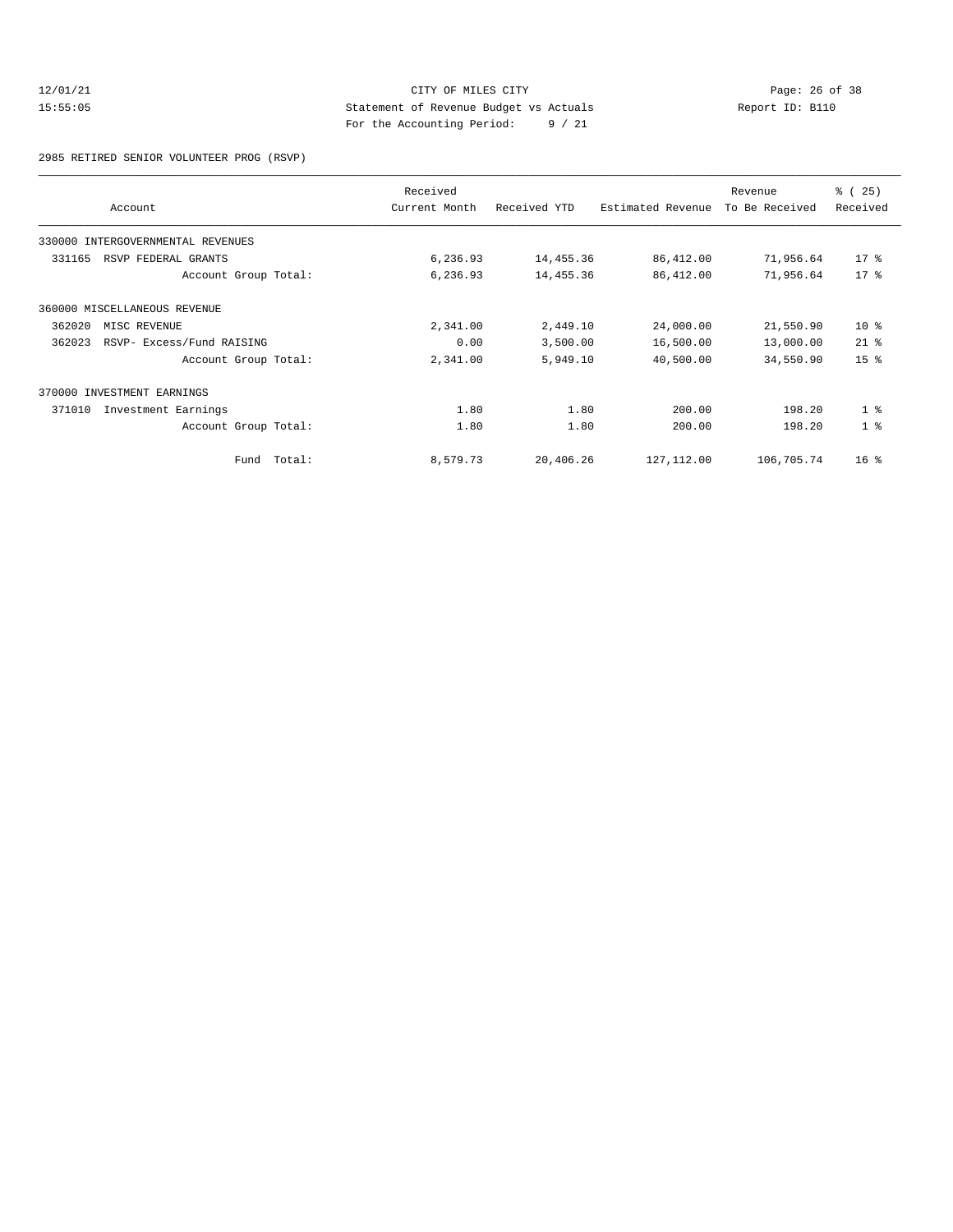## $12/01/21$  Page: 27 of 38<br>15:55:05 Statement of Revenue Budget vs Actuals Report ID: B110 15:55:05 Statement of Revenue Budget vs Actuals Report ID: B110 For the Accounting Period: 9 / 21

2991 Federal Recovery Funds

| Account                                | Received<br>Current Month | Received YTD | Estimated Revenue | Revenue<br>To Be Received | % (25)<br>Received |
|----------------------------------------|---------------------------|--------------|-------------------|---------------------------|--------------------|
| 330000 INTERGOVERNMENTAL REVENUES      |                           |              |                   |                           |                    |
| Federal ARPA Funds<br>331994           | 0.00                      | 3,174.50     | 1,058,651.00      | 1,055,476.50              | 0 %                |
| 331995<br>Federal "Beast" Funds        | 0.00                      | 0.00         | 9,461,937.00      | 9,461,937.00              | 0 %                |
| Account Group Total:                   | 0.00                      | 3,174.50     | 10,520,588.00     | 10,517,413.50             | 0 %                |
| 380000 OTHER FINANCING SOURCES         |                           |              |                   |                           |                    |
| Interfund Operating Transfer<br>383000 | 0.00                      | 0.00         | 4,370,679.00      | 4,370,679.00              | 0 %                |
| Account Group Total:                   | 0.00                      | 0.00         | 4,370,679.00      | 4,370,679.00              | 0 %                |
| Total:<br>Fund                         | 0.00                      | 3,174.50     | 14,891,267.00     | 14,888,092.50             | 0 <sup>8</sup>     |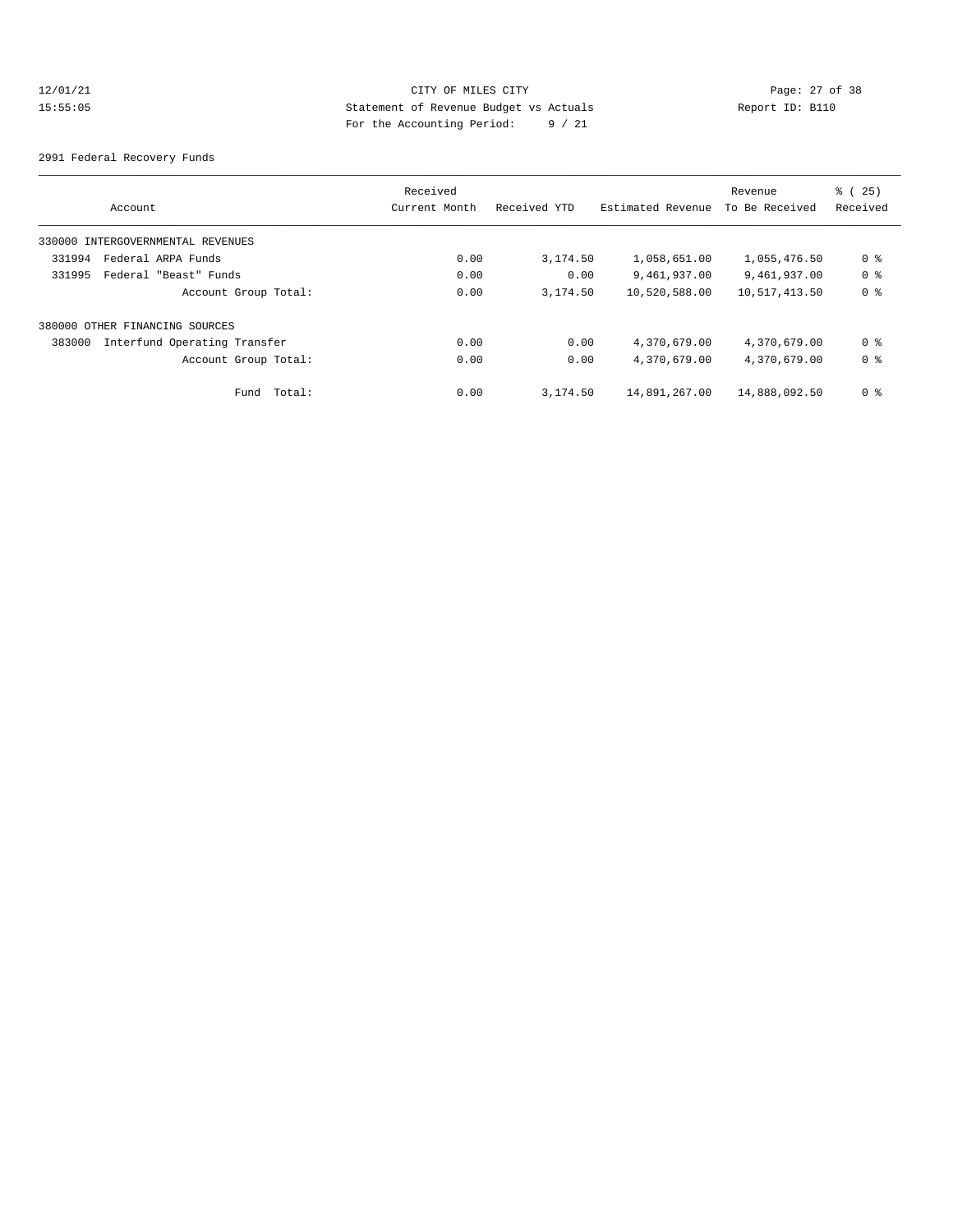## 12/01/21 Page: 28 of 38 15:55:05 Statement of Revenue Budget vs Actuals Report ID: B110 For the Accounting Period: 9 / 21

3301 Judgement Settlement/Southgate

| Account      |                         |        | Received<br>Current Month | Received YTD | Estimated Revenue | Revenue<br>To Be Received | % (25)<br>Received |                     |  |
|--------------|-------------------------|--------|---------------------------|--------------|-------------------|---------------------------|--------------------|---------------------|--|
| 310000 TAXES |                         |        |                           |              |                   |                           |                    |                     |  |
| 311010       | Real Property Taxes     |        |                           | 103.15       | 1,011.78          | 0.00                      | $-1,011.78$        | $***$ $\frac{6}{6}$ |  |
| 311020       | Personal Property Taxes |        |                           | 4.77         | 282.52            | 0.00                      | $-282.52$          | $***$ $\frac{6}{6}$ |  |
|              | Account Group Total:    |        |                           | 107.92       | 1,294.30          | 0.00                      | $-1, 294, 30$      | $***$ $\frac{6}{6}$ |  |
|              | Fund                    | Total: |                           | 107.92       | 1,294.30          | 0.00                      | $-1, 294, 30$      | $***$ $\frac{6}{6}$ |  |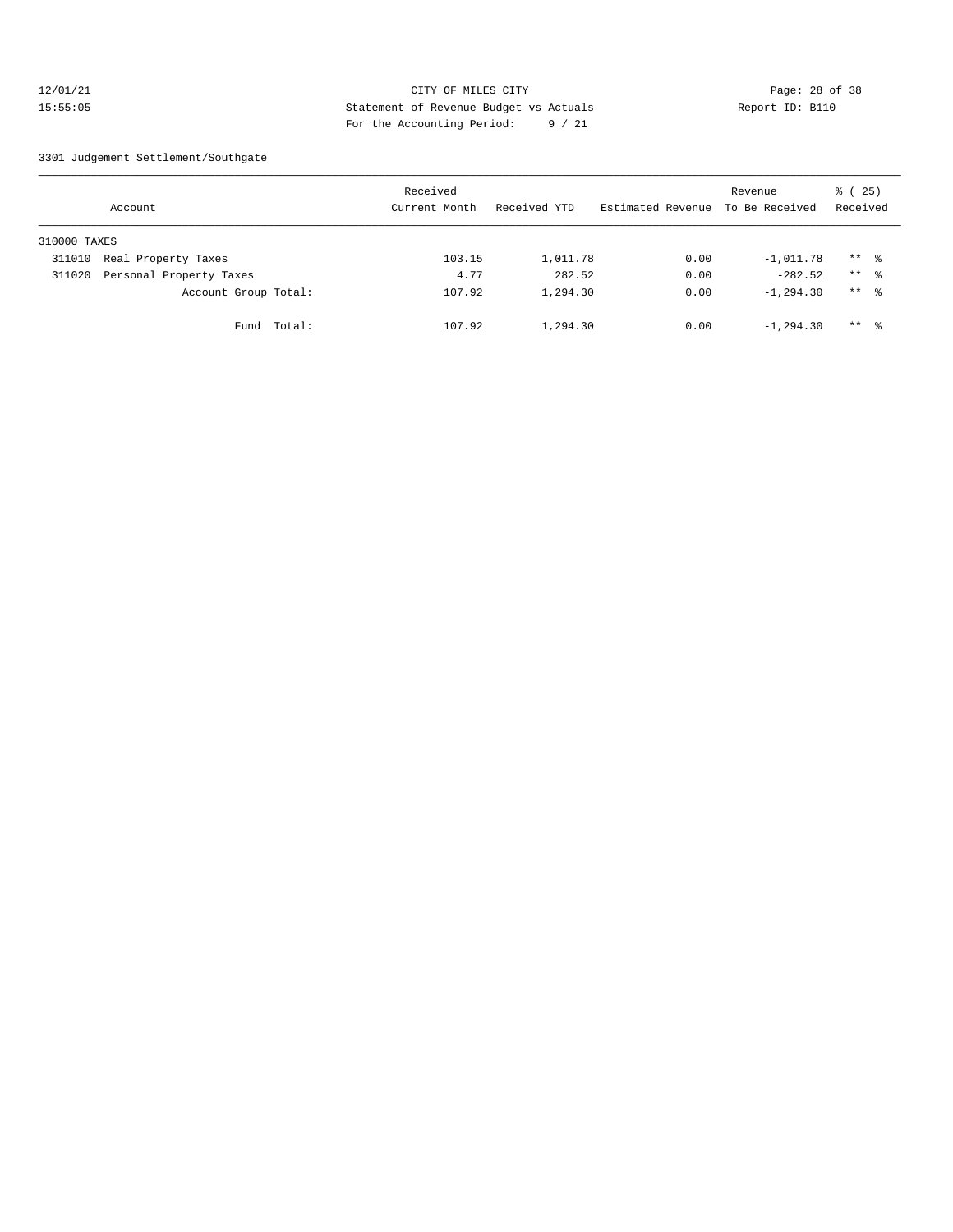## 12/01/21 Page: 29 of 38<br>15:55:05 CITY OF MILES CITY Page: 29 of 38<br>15:55:05 Statement of Revenue Budget vs Actuals 15:55:05 Statement of Revenue Budget vs Actuals Report ID: B110 For the Accounting Period: 9 / 21

3670 SID 211

| Account                                           |             | Received<br>Current Month | Received YTD | Estimated Revenue To Be Received | Revenue  | 8 (25)<br>Received |
|---------------------------------------------------|-------------|---------------------------|--------------|----------------------------------|----------|--------------------|
| 360000 MISCELLANEOUS REVENUE                      |             |                           |              |                                  |          |                    |
| Bond Principal and Interest Assessments<br>363020 |             | 0.00                      | 373.25       | 5,237.00                         | 4,863.75 | 7 %                |
| Account Group Total:                              |             | 0.00                      | 373.25       | 5,237.00                         | 4,863.75 | 7 %                |
|                                                   | Fund Total: | 0.00                      | 373.25       | 5,237.00                         | 4,863.75 | 7 %                |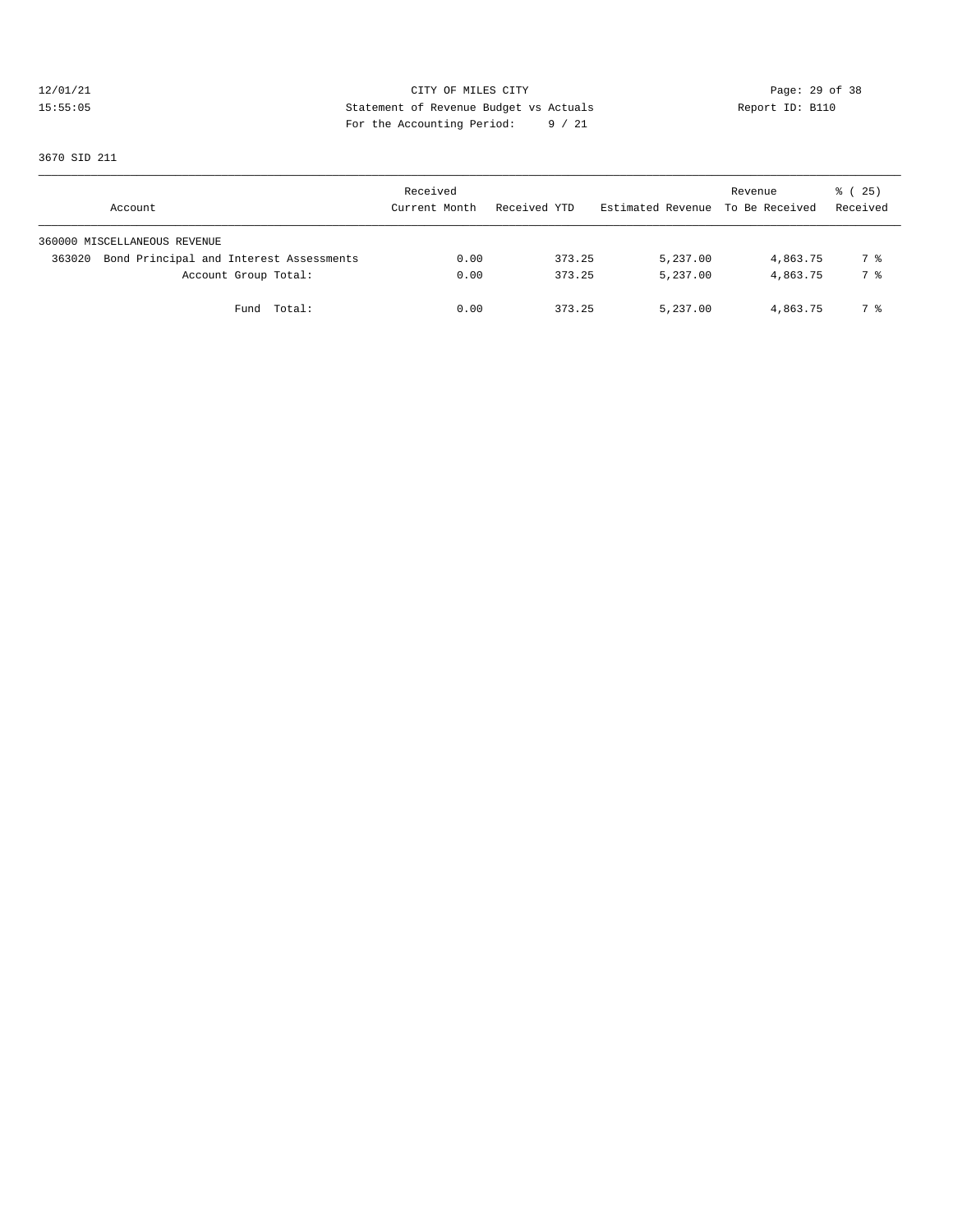## 12/01/21 **CITY OF MILES CITY CITY CITY Page: 30 of 38** 15:55:05 Statement of Revenue Budget vs Actuals Report ID: B110 For the Accounting Period: 9 / 21

4000 General Fund Capitol Improvement Fund

|                                        | Received      |              |                   | Revenue        | ී (<br>25)      |
|----------------------------------------|---------------|--------------|-------------------|----------------|-----------------|
| Account                                | Current Month | Received YTD | Estimated Revenue | To Be Received | Received        |
| 370000 INVESTMENT EARNINGS             |               |              |                   |                |                 |
| Investment Earnings<br>371010          | 0.00          | 6.69         | 0.00              | $-6.69$        | $***$ $\approx$ |
| Account Group Total:                   | 0.00          | 6.69         | 0.00              | $-6.69$        | $***$ $\approx$ |
| 380000 OTHER FINANCING SOURCES         |               |              |                   |                |                 |
| Interfund Operating Transfer<br>383000 | 0.00          | 0.00         | 80,000.00         | 80,000.00      | 0 <sup>8</sup>  |
| Account Group Total:                   | 0.00          | 0.00         | 80,000.00         | 80,000.00      | 0 <sup>8</sup>  |
| Fund Total:                            | 0.00          | 6.69         | 80,000.00         | 79,993.31      | 0 <sup>8</sup>  |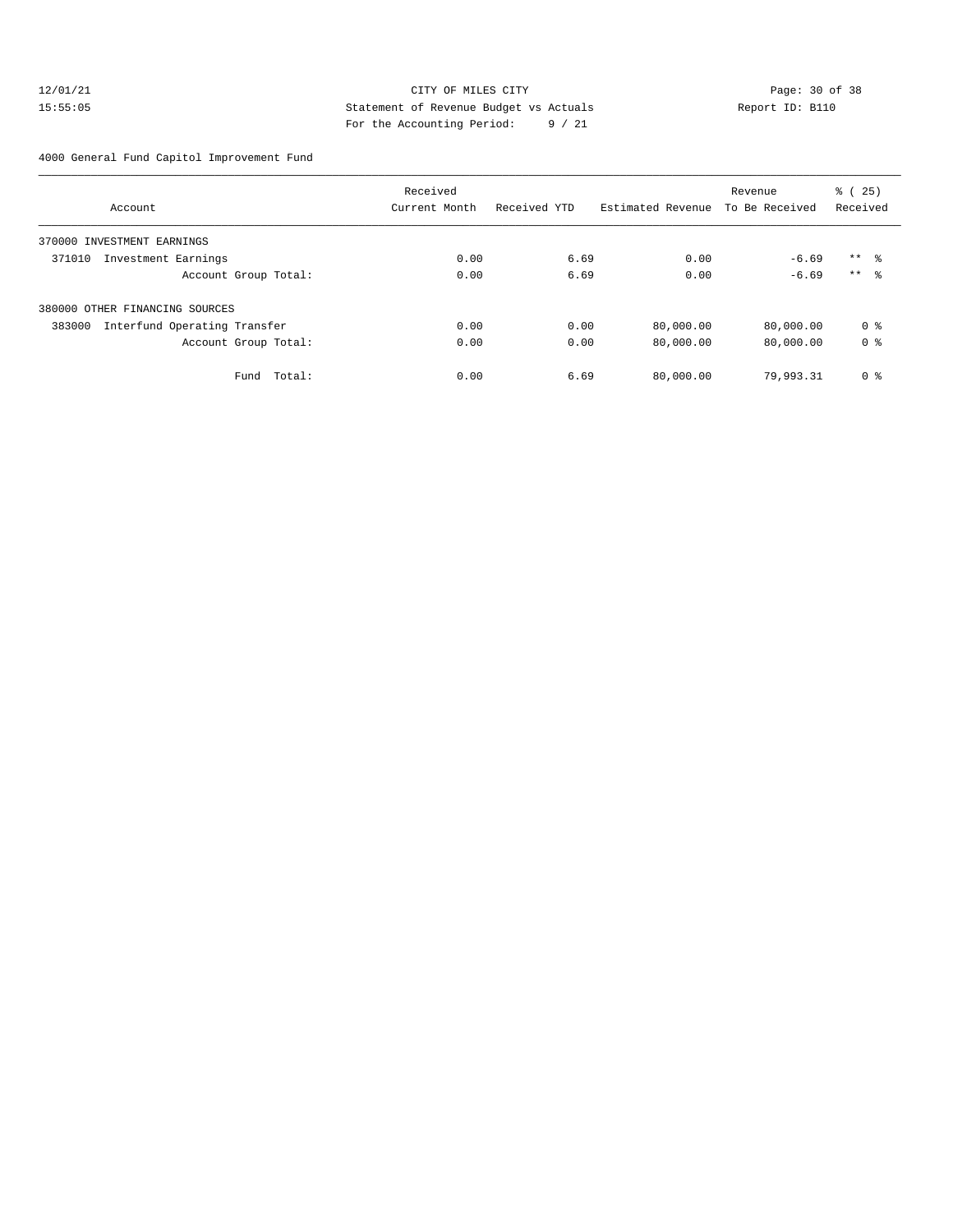## 12/01/21 CITY OF MILES CITY CONSIDER STRIP Page: 31 of 38 Statement of Revenue Budget vs Actuals Report ID: B110 15:55:05 Statement of Revenue Budget vs Actuals Report ID: B110 For the Accounting Period: 9 / 21

4010 Fire Dept Captial Imprvmt Fund

|                                        | Received      |              |                   | Revenue        | % (25)         |
|----------------------------------------|---------------|--------------|-------------------|----------------|----------------|
| Account                                | Current Month | Received YTD | Estimated Revenue | To Be Received | Received       |
| 360000 MISCELLANEOUS REVENUE           |               |              |                   |                |                |
| 362020<br>MISC REVENUE                 | 726.00        | 726.00       | 1,000.00          | 274.00         | 73 %           |
| Account Group Total:                   | 726.00        | 726.00       | 1,000.00          | 274.00         | 73 %           |
| 380000 OTHER FINANCING SOURCES         |               |              |                   |                |                |
| Interfund Operating Transfer<br>383000 | 0.00          | 0.00         | 123,689.00        | 123,689.00     | 0 <sup>8</sup> |
| Account Group Total:                   | 0.00          | 0.00         | 123,689.00        | 123,689.00     | 0 <sup>8</sup> |
| Fund Total:                            | 726.00        | 726.00       | 124,689.00        | 123,963.00     | 1 <sup>8</sup> |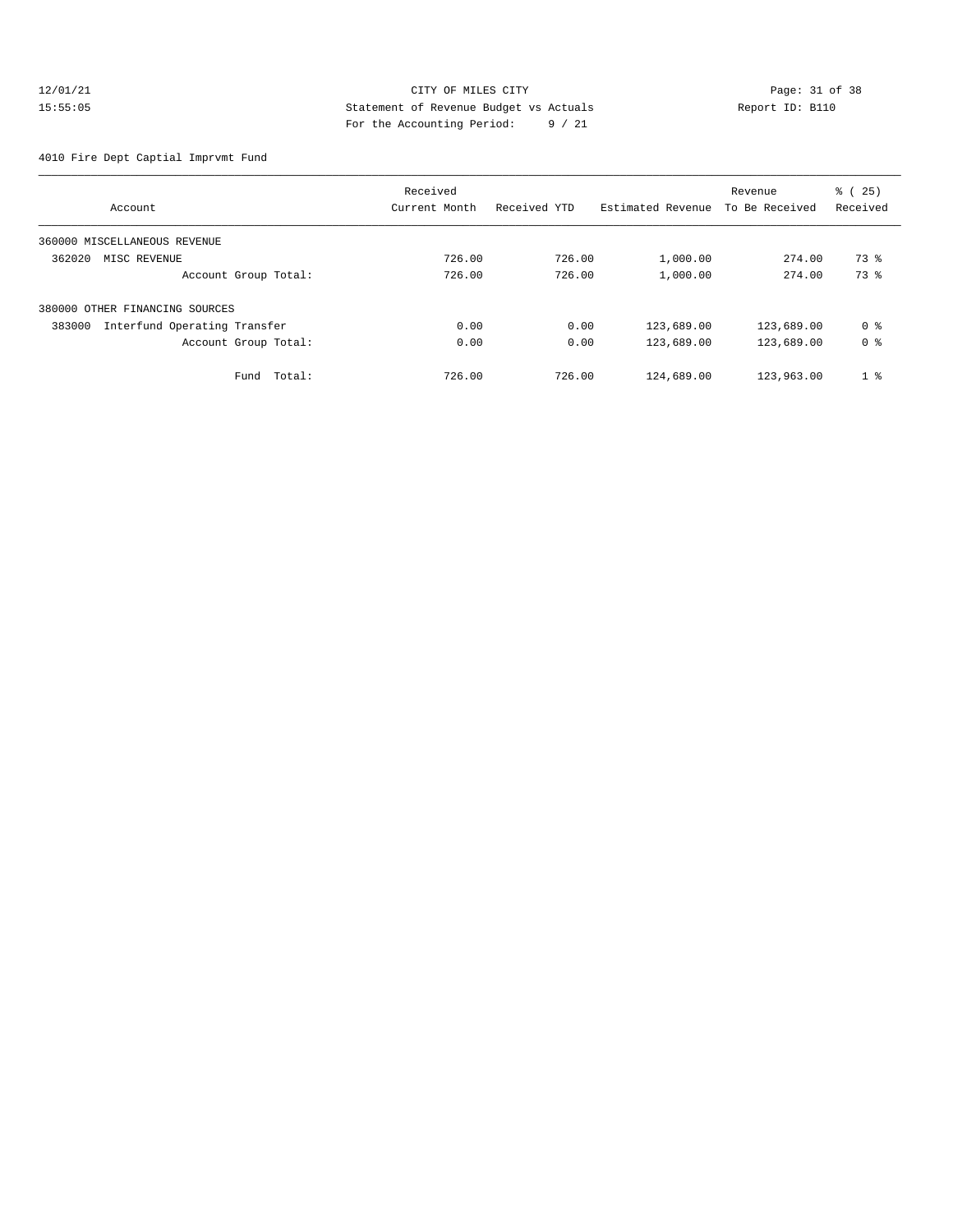## 12/01/21 Page: 32 of 38 15:55:05 Statement of Revenue Budget vs Actuals Report ID: B110 For the Accounting Period: 9 / 21

4050 Ambulance Capital Improvement Fund

|                                        | Received      |              |                   | Revenue        | ී (<br>25)     |
|----------------------------------------|---------------|--------------|-------------------|----------------|----------------|
| Account                                | Current Month | Received YTD | Estimated Revenue | To Be Received | Received       |
| 330000 INTERGOVERNMENTAL REVENUES      |               |              |                   |                |                |
| 337000<br>Private Grants               | 0.00          | 0.00         | 350.00            | 350.00         | 0 <sup>8</sup> |
| Account Group Total:                   | 0.00          | 0.00         | 350.00            | 350.00         | 0 <sup>8</sup> |
| 380000 OTHER FINANCING SOURCES         |               |              |                   |                |                |
| Interfund Operating Transfer<br>383000 | 0.00          | 0.00         | 50,000.00         | 50,000.00      | 0 <sup>8</sup> |
| Account Group Total:                   | 0.00          | 0.00         | 50,000.00         | 50,000.00      | 0 <sup>8</sup> |
| Total:<br>Fund                         | 0.00          | 0.00         | 50,350.00         | 50,350.00      | 0 <sup>8</sup> |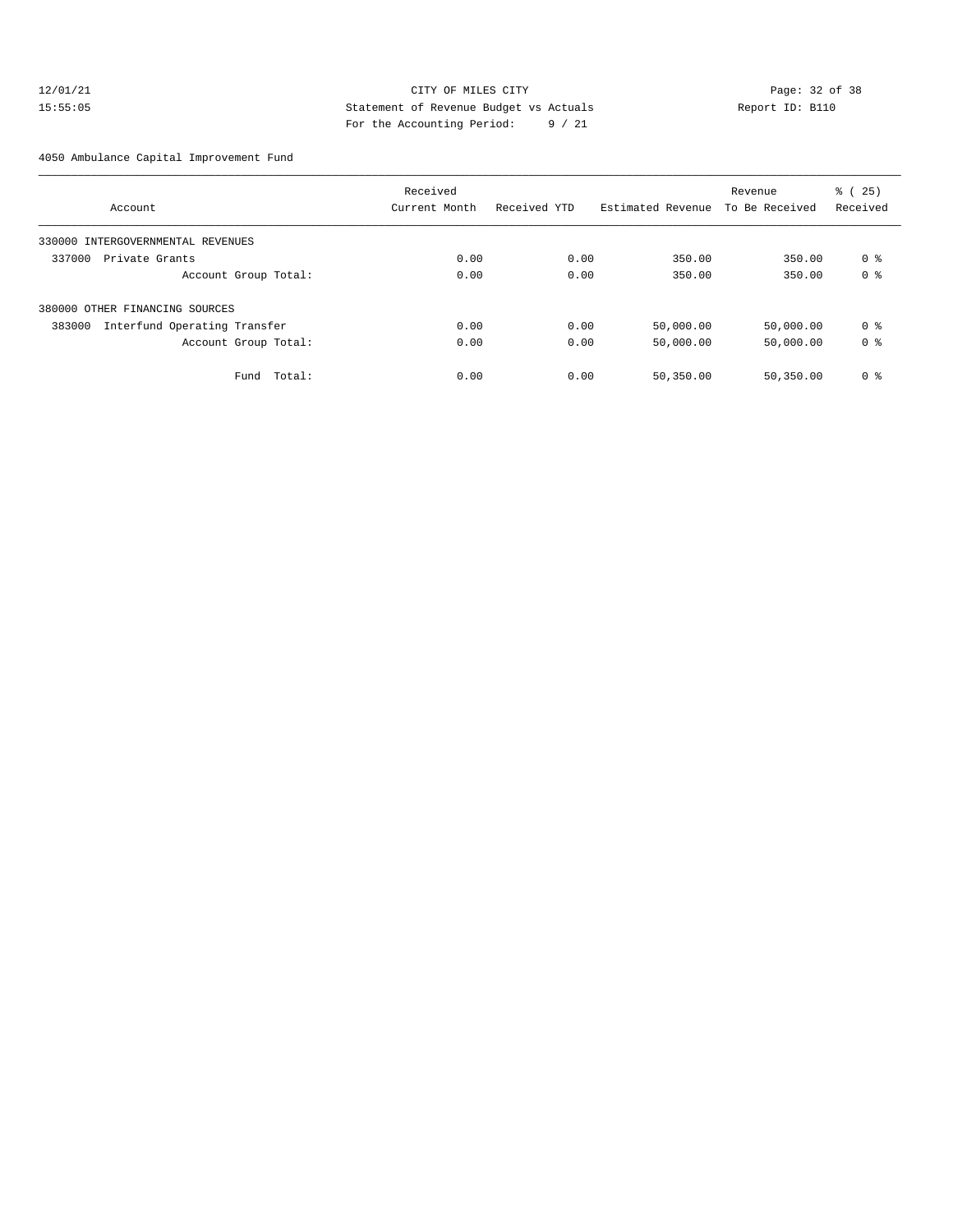## 12/01/21 Page: 33 of 38<br>15:55:05 CITY OF MILES CITY Page: 33 of 38<br>15:55:05 Statement of Revenue Budget vs Actuals 15:55:05 Statement of Revenue Budget vs Actuals Report ID: B110 For the Accounting Period: 9 / 21

4060 CAPITAL IMPROV-PUBLIC WORKS

|        | Account                            | Received<br>Current Month | Received YTD | Estimated Revenue | Revenue<br>To Be Received | % (25)<br>Received |
|--------|------------------------------------|---------------------------|--------------|-------------------|---------------------------|--------------------|
|        | 320000 LICENSES AND PERMITS        |                           |              |                   |                           |                    |
| 323040 | Other Miscellaneous Permits        | 300.00                    | 750.00       | 4,200.00          | 3,450.00                  | $18*$              |
|        | Account Group Total:               | 300.00                    | 750.00       | 4,200.00          | 3,450.00                  | 18 <sup>8</sup>    |
|        | 340000 Charges for Services        |                           |              |                   |                           |                    |
| 343014 | Street Cleaning                    | 0.00                      | 10,800.00    | 10,800.00         | 0.00                      | $100*$             |
| 343016 | Prkg Vio/Off Str-Impnd Fees        | 0.00                      | 0.00         | 50.00             | 50.00                     | 0 <sup>8</sup>     |
| 343018 | Sale of Street & Roadway Materials | 0.00                      | 0.00         | 1,000.00          | 1,000.00                  | 0 <sup>8</sup>     |
|        | Account Group Total:               | 0.00                      | 10,800.00    | 11,850.00         | 1,050.00                  | 91 <sup>°</sup>    |
|        | 370000 INVESTMENT EARNINGS         |                           |              |                   |                           |                    |
| 371010 | Investment Earnings                | 38.89                     | 55.24        | 6,500.00          | 6,444.76                  | 1 <sup>8</sup>     |
|        | Account Group Total:               | 38.89                     | 55.24        | 6,500.00          | 6,444.76                  | 1 <sup>8</sup>     |
|        | 380000 OTHER FINANCING SOURCES     |                           |              |                   |                           |                    |
| 383000 | Interfund Operating Transfer       | 0.00                      | 0.00         | 270,500.00        | 270,500.00                | 0 <sup>8</sup>     |
|        | Account Group Total:               | 0.00                      | 0.00         | 270,500.00        | 270,500.00                | 0 <sup>8</sup>     |
|        | Total:<br>Fund                     | 338.89                    | 11,605.24    | 293,050.00        | 281, 444.76               | 4%                 |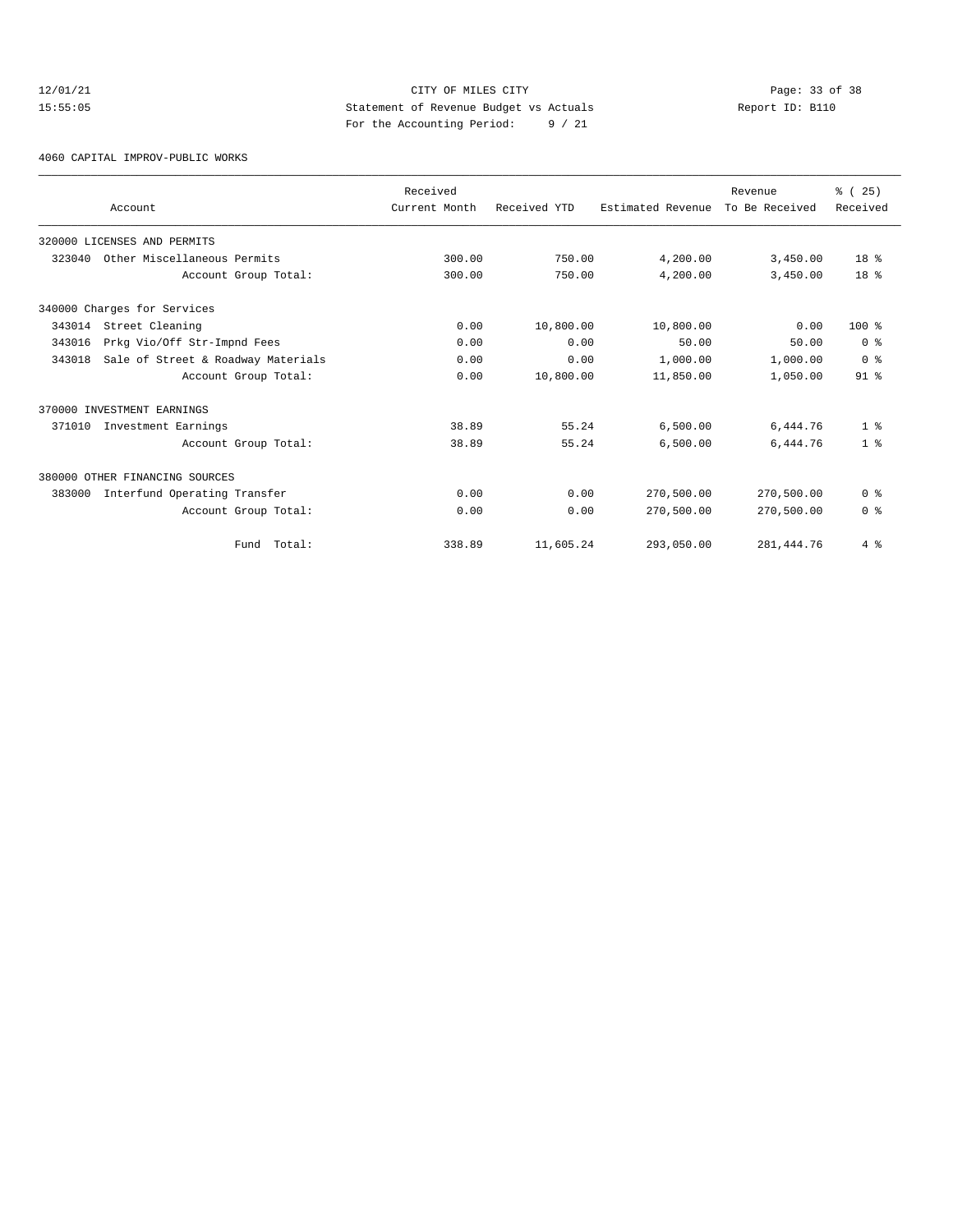# 12/01/21 CITY OF MILES CITY CHE CITY CHE Page: 34 of 38 DESCLED PAGES 21 CONTROLLER PAGES 21 CITY OF MILES CITY PAGES 21 OF 38 DESCLED PAGES 21 OF REPORT ID: BI10 15:55:05 Statement of Revenue Budget vs Actuals Report ID: B110 For the Accounting Period: 9 / 21

## 5210 WATER UTILITY

|        |                                     |                      | Received      |              |                   | Revenue        | % (25)          |
|--------|-------------------------------------|----------------------|---------------|--------------|-------------------|----------------|-----------------|
|        | Account                             |                      | Current Month | Received YTD | Estimated Revenue | To Be Received | Received        |
|        | 340000 Charges for Services         |                      |               |              |                   |                |                 |
| 343021 | Metered Water Sales                 |                      | 205,560.92    | 767,870.69   | 2,069,355.00      | 1,301,484.31   | 37 <sup>8</sup> |
| 343022 | Unmetered Water Sales/Chrgoffs      |                      | 0.00          | 0.00         | 750.00            | 750.00         | 0 <sup>8</sup>  |
| 343023 | Bulk Water Sales                    |                      | 511.44        | 2,323.28     | 10,000.00         | 7.676.72       | $23$ $%$        |
| 343024 | Sales of Water Materials & Supplies |                      | 0.00          | 60.00        | 0.00              | $-60.00$       | $***$ $ -$      |
| 343025 | Hookup Fee                          |                      | 600.00        | 1,875.00     | 3,000.00          | 1,125.00       | 63%             |
| 343026 | Water Install/Tap Chrgs/Labor       |                      | 967.51        | 967.51       | 5,000.00          | 4,032.49       | 19 <sup>°</sup> |
| 343027 | Chq for Wtr Dept. Serv              |                      | 562.65        | 1,787.65     | 20,000.00         | 18, 212.35     | 9 <sup>°</sup>  |
| 343029 | Curb Stop Replacement Fee           |                      | 3,693.00      | 11, 116.40   | 43,000.00         | 31,883.60      | 26%             |
|        |                                     | Account Group Total: | 211,895.52    | 786,000.53   | 2,151,105.00      | 1,365,104.47   | 37%             |
|        | 360000 MISCELLANEOUS REVENUE        |                      |               |              |                   |                |                 |
|        | 362020 MISC REVENUE                 |                      | 0.00          | $-79.53$     | 0.00              | 79.53          | $***$ $ -$      |
|        |                                     | Account Group Total: | 0.00          | $-79.53$     | 0.00              | 79.53          | $***$ $ -$      |
|        | 370000 INVESTMENT EARNINGS          |                      |               |              |                   |                |                 |
|        | 371010 Investment Earnings          |                      | 1,894.30      | 2,745.89     | 20,000.00         | 17,254.11      | $14*$           |
|        |                                     | Account Group Total: | 1,894.30      | 2,745.89     | 20,000.00         | 17,254.11      | $14*$           |
|        | 380000 OTHER FINANCING SOURCES      |                      |               |              |                   |                |                 |
| 383000 | Interfund Operating Transfer        |                      | 0.00          | 0.00         | 200,000.00        | 200,000.00     | 0 <sup>8</sup>  |
|        |                                     | Account Group Total: | 0.00          | 0.00         | 200,000.00        | 200,000.00     | 0 <sup>8</sup>  |
|        |                                     | Fund Total:          | 213,789.82    | 788,666.89   | 2,371,105.00      | 1,582,438.11   | 33 <sup>8</sup> |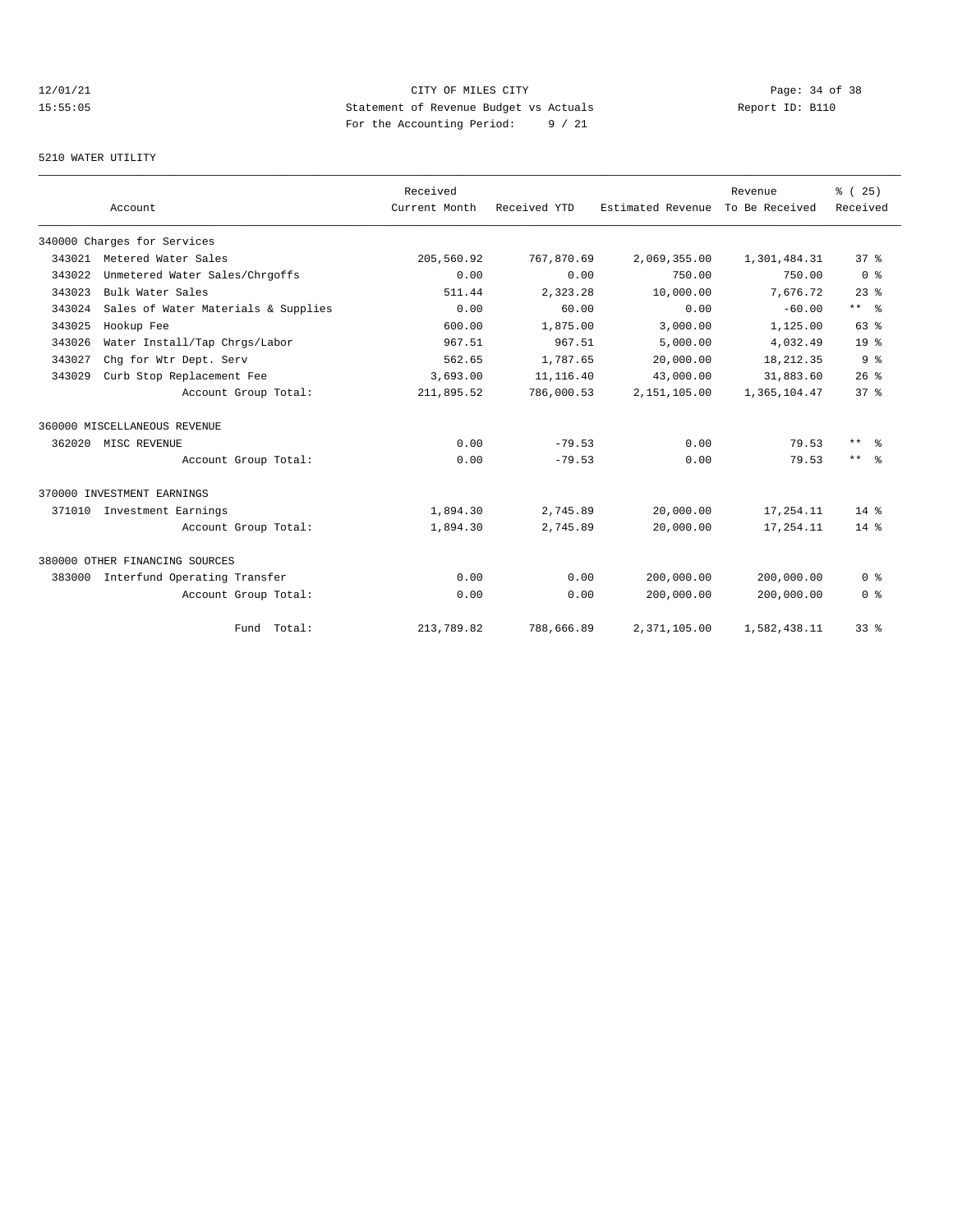## 12/01/21 Page: 35 of 38 15:55:05 Statement of Revenue Budget vs Actuals Report ID: B110 For the Accounting Period: 9 / 21

## 5310 SEWER UTILITY

|        | Account                                     |                      | Received<br>Current Month | Received YTD | Estimated Revenue | Revenue<br>To Be Received | % (25)<br>Received |
|--------|---------------------------------------------|----------------------|---------------------------|--------------|-------------------|---------------------------|--------------------|
|        | 330000 INTERGOVERNMENTAL REVENUES           |                      |                           |              |                   |                           |                    |
|        | 331041 Economic Development Act-Water Study |                      | 0.00                      | 0.00         | 3,950,000.00      | 3,950,000.00              | 0 <sup>8</sup>     |
|        |                                             | Account Group Total: | 0.00                      | 0.00         | 3,950,000.00      | 3,950,000.00              | 0 <sup>8</sup>     |
|        | 340000 Charges for Services                 |                      |                           |              |                   |                           |                    |
| 341075 | Serv/Cnty-Interlocal Agmt                   |                      | 0.00                      | 382.50       | 1,500.00          | 1,117.50                  | 26%                |
| 343031 | Sewer Service Charges                       |                      | 169,073.95                | 510,619.70   | 2,061,226.00      | 1,550,606.30              | 25%                |
| 343032 | Sewer Installation Charges/Chrgoffs         |                      | 0.00                      | 0.00         | 500.00            | 500.00                    | 0 <sup>8</sup>     |
| 343033 | Hookup Fee                                  |                      | 0.00                      | 480.00       | 1,000.00          | 520.00                    | $48*$              |
| 343034 | Treatment Facilities Fees                   |                      | 95.00                     | 490.00       | 5,000.00          | 4,510.00                  | 10 <sup>8</sup>    |
| 343036 | Miscellaneous Sewer Revenue (Labor)         |                      | 0.00                      | 4,184.79     | 10,000.00         | 5,815.21                  | 42 %               |
| 343037 | Baker Road Etc.                             |                      | 1,256.12                  | 3,717.80     | 16,000.00         | 12,282.20                 | $23$ $%$           |
|        |                                             | Account Group Total: | 170,425.07                | 519,874.79   | 2,095,226.00      | 1,575,351.21              | 25%                |
|        | 360000 MISCELLANEOUS REVENUE                |                      |                           |              |                   |                           |                    |
| 361010 | Land Rental                                 |                      | 0.00                      | 2,873.90     | 2,900.00          | 26.10                     | 99 %               |
| 362020 | MISC REVENUE                                |                      | 0.00                      | $-74.29$     | 0.00              | 74.29                     | $***$ $%$          |
|        |                                             | Account Group Total: | 0.00                      | 2,799.61     | 2,900.00          | 100.39                    | $97*$              |
|        | 370000 INVESTMENT EARNINGS                  |                      |                           |              |                   |                           |                    |
| 371010 | Investment Earnings                         |                      | 1,358.22                  | 1,994.89     | 20,000.00         | 18,005.11                 | $10*$              |
|        |                                             | Account Group Total: | 1,358.22                  | 1,994.89     | 20,000.00         | 18,005.11                 | $10*$              |
|        |                                             | Fund Total:          | 171,783.29                | 524,669.29   | 6,068,126.00      | 5, 543, 456. 71           | 9 <sub>8</sub>     |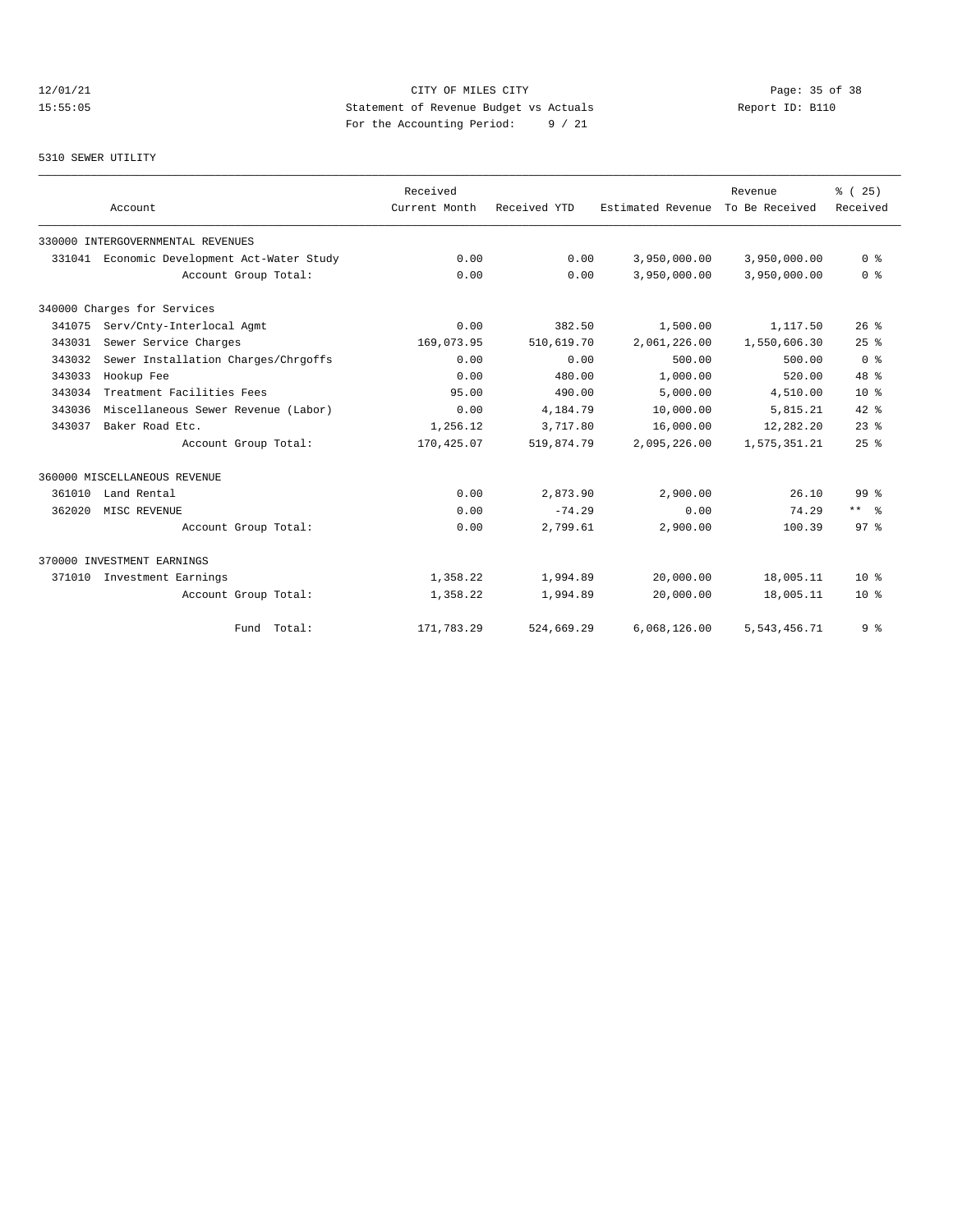# 12/01/21 Page: 36 of 38 15:55:05 Statement of Revenue Budget vs Actuals Report ID: B110 For the Accounting Period: 9 / 21

#### 5510 AMBULANCE FUND

|              | Account                                | Received<br>Current Month | Received YTD | Estimated Revenue | Revenue<br>To Be Received | % (25)<br>Received  |  |
|--------------|----------------------------------------|---------------------------|--------------|-------------------|---------------------------|---------------------|--|
| 310000 TAXES |                                        |                           |              |                   |                           |                     |  |
| 311010       | Real Property Taxes                    | 20.66                     | 118.79       | 9,527.00          | 9,408.21                  | 1 <sup>8</sup>      |  |
| 311020       | Personal Property Taxes                | 0.44                      | 26.46        | 216.00            | 189.54                    | $12*$               |  |
| 312000       | Penalty & Interest on Delinquent Taxes | 3.40                      | 10.82        | 10.00             | $-0.82$                   | 108 <sup>8</sup>    |  |
|              | Account Group Total:                   | 24.50                     | 156.07       | 9,753.00          | 9,596.93                  | 2 <sup>8</sup>      |  |
|              | 330000 INTERGOVERNMENTAL REVENUES      |                           |              |                   |                           |                     |  |
| 331040       | Medicaid Supplemental Program-State    | 0.00                      | 0.00         | 13,500.00         | 13,500.00                 | 0 <sup>8</sup>      |  |
| 334000       | State Grants                           | 0.00                      | 0.00         | 50,000.00         | 50,000.00                 | 0 <sup>8</sup>      |  |
|              | Account Group Total:                   | 0.00                      | 0.00         | 63,500.00         | 63,500.00                 | 0 <sup>8</sup>      |  |
|              | 340000 Charges for Services            |                           |              |                   |                           |                     |  |
| 341075       | Serv/Cnty-Interlocal Agmt              | 0.00                      | 12,350.00    | 56,187.00         | 43,837.00                 | $22$ $%$            |  |
| 342026       | Ambulance Charges                      | 33, 478.61                | 256,999.90   | 1,397,162.00      | 1,140,162.10              | 18 <sup>8</sup>     |  |
| 342027       | Ambulance Standby                      | 825.00                    | 3,375.00     | 4,500.00          | 1,125.00                  | 75 %                |  |
|              | Account Group Total:                   | 34, 303.61                | 272,724.90   | 1,457,849.00      | 1,185,124.10              | 19 <sup>°</sup>     |  |
|              | 360000 MISCELLANEOUS REVENUE           |                           |              |                   |                           |                     |  |
| 362020       | MISC REVENUE                           | 0.00                      | 29.08        | 1,000.00          | 970.92                    | 3 <sup>8</sup>      |  |
| 366010       | Misc- From Charge off Accts            | 229.45                    | 715.18       | 6,000.00          | 5,284.82                  | $12*$               |  |
| 367000       | Sale of Junk or Salvage                | 0.00                      | 0.00         | 500.00            | 500.00                    | 0 <sup>8</sup>      |  |
|              | Account Group Total:                   | 229.45                    | 744.26       | 7,500.00          | 6,755.74                  | 10 <sup>8</sup>     |  |
|              | 370000 INVESTMENT EARNINGS             |                           |              |                   |                           |                     |  |
| 371010       | Investment Earnings                    | 3.91                      | 11.27        | 0.00              | $-11.27$                  | $***$ $=$           |  |
|              | Account Group Total:                   | 3.91                      | 11.27        | 0.00              | $-11.27$                  | $***$ $\frac{6}{5}$ |  |
|              | Fund Total:                            | 34,561.47                 | 273,636.50   | 1,538,602.00      | 1,264,965.50              | $18*$               |  |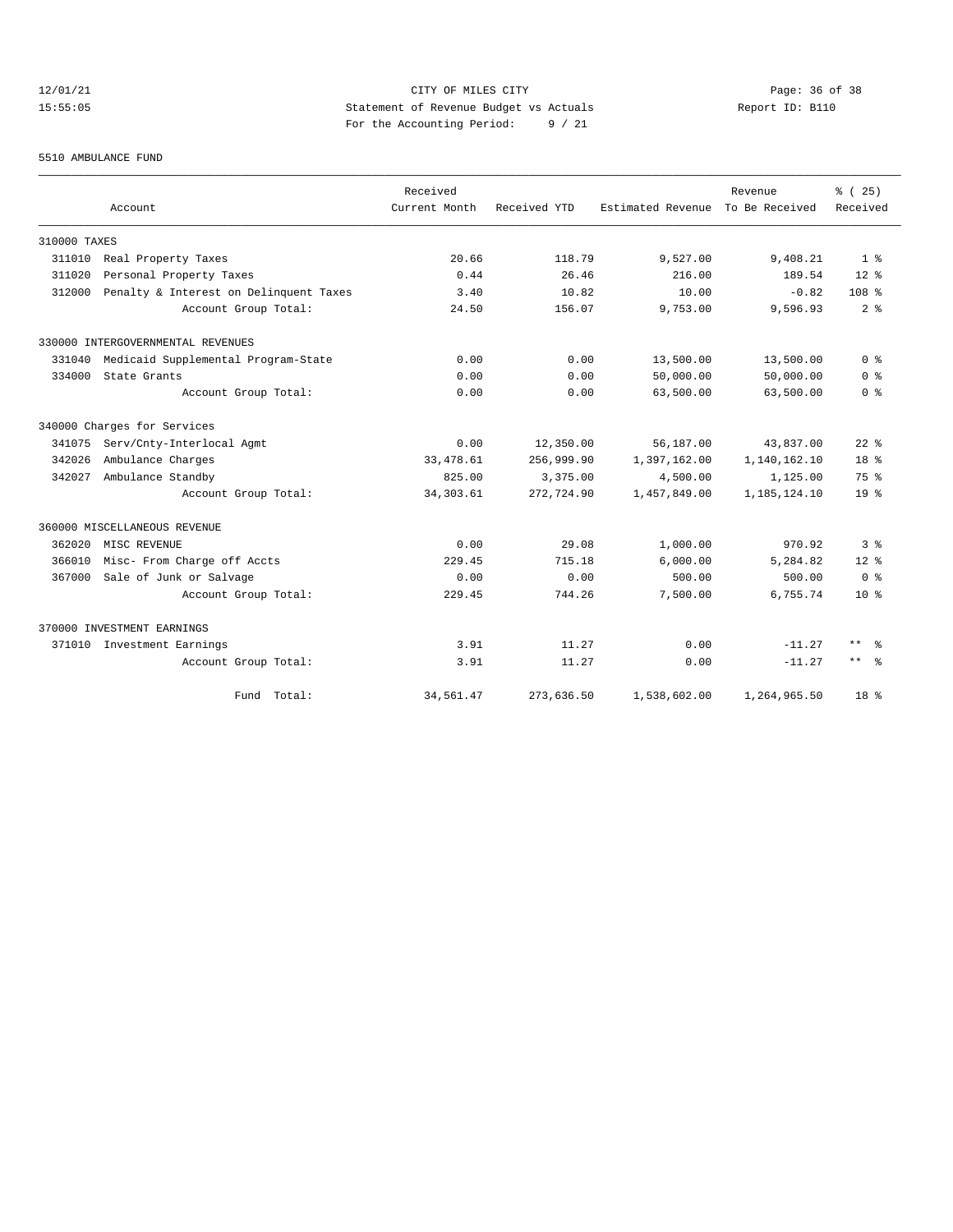# 12/01/21 Page: 37 of 38 15:55:05 Statement of Revenue Budget vs Actuals Report ID: B110 For the Accounting Period: 9 / 21

5610 AIRPORT OPERATING

|              |                                        | Received      | Received YTD | Estimated Revenue To Be Received | Revenue        | 8 (25)<br>Received      |
|--------------|----------------------------------------|---------------|--------------|----------------------------------|----------------|-------------------------|
|              | Account                                | Current Month |              |                                  |                |                         |
| 310000 TAXES |                                        |               |              |                                  |                |                         |
| 311010       | Real Property Taxes                    | 31.00         | 178.22       | 14,291.00                        | 14, 112. 78    | 1 <sup>8</sup>          |
| 311020       | Personal Property Taxes                | 0.66          | 39.70        | 324.00                           | 284.30         | $12*$                   |
| 312000       | Penalty & Interest on Delinquent Taxes | 5.10          | 16.24        | 45.00                            | 28.76          | 36 <sup>8</sup>         |
|              | Account Group Total:                   | 36.76         | 234.16       | 14,660.00                        | 14,425.84      | 2 <sup>8</sup>          |
|              | 330000 INTERGOVERNMENTAL REVENUES      |               |              |                                  |                |                         |
| 331126       | AIP 018-2019                           | 0.00          | 0.00         | 24,525.00                        | 24,525.00      | 0 <sup>8</sup>          |
| 331132       | FAA 020-2021                           | 662, 205.11   | 1,277,065.68 | 4,296,975.00                     | 3,019,909.32   | $30*$                   |
| 331993       | COVID-19 Federal Stimulus              | 0.00          | 0.00         | 45,000.00                        | 45,000.00      | 0 <sup>8</sup>          |
| 334030       | State Aeronautics Grant 019-2022       | 0.00          | 0.00         | 200,000.00                       | 200,000.00     | 0 <sup>8</sup>          |
| 334060       | Coal Board Grant                       | 0.00          | 15,966.04    | 275,000.00                       | 259,033.96     | 6 %                     |
|              | Account Group Total:                   | 662, 205.11   | 1,293,031.72 | 4,841,500.00                     | 3,548,468.28   | $27$ $%$                |
|              | 340000 Charges for Services            |               |              |                                  |                |                         |
| 341075       | Serv/Cnty-Interlocal Agmt              | 0.00          | 17,299.50    | 80,000.00                        | 62,700.50      | $22$ %                  |
| 343061       | Landing Fees                           | 223.95        | 430.35       | 2,000.00                         | 1,569.65       | $22$ $%$                |
| 343062       | Aviation Fuel                          | 115,196.97    | 414,999.23   | 450,000.00                       | 35,000.77      | $92$ $%$                |
| 343064       | Hangar Rent                            | 8,390.54      | 21,741.62    | 89,042.00                        | 67,300.38      | $24$ $\frac{6}{3}$      |
| 343065       | Building Rentals                       | 2,572.03      | 7,716.09     | 14,000.00                        | 6,283.91       | 55%                     |
| 343067       | Other - Miscellaneous                  | 148.00        | 811.00       | 37,500.00                        | 36,689.00      | 2 <sup>8</sup>          |
| 343069       | Ag Contract                            | 11,000.00     | 11,000.00    | 11,500.00                        | 500.00         | 96%                     |
|              | Account Group Total:                   | 137,531.49    | 473,997.79   | 684,042.00                       | 210,044.21     | 69 %                    |
|              | 360000 MISCELLANEOUS REVENUE           |               |              |                                  |                |                         |
| 361010       | Land Rental                            | 1,298.34      | 4,550.66     | 17,800.00                        | 13,249.34      | 26 <sup>8</sup>         |
| 362020       | MISC REVENUE                           | 1.72          | 84.79        | 0.00                             | $-84.79$       | $***$ $=$ $\frac{6}{5}$ |
|              | Account Group Total:                   | 1,300.06      | 4,635.45     | 17,800.00                        | 13, 164.55     | $26$ %                  |
|              | 370000 INVESTMENT EARNINGS             |               |              |                                  |                |                         |
|              | 371010 Investment Earnings             | 4.14          | 50.24        | 0.00                             | $-50.24$       | $\star\star$            |
|              | Account Group Total:                   | 4.14          | 50.24        | 0.00                             | $-50.24$       | $***$ $%$               |
|              | 380000 OTHER FINANCING SOURCES         |               |              |                                  |                |                         |
|              | 381073 Intercap Loan                   | 0.00          | 0.00         | 630,000.00                       | 630,000.00     | 0 <sup>8</sup>          |
|              | Account Group Total:                   | 0.00          | 0.00         | 630,000.00                       | 630,000.00     | 0 <sup>8</sup>          |
|              | Fund Total:                            | 801,077.56    | 1,771,949.36 | 6.188.002.00                     | 4, 416, 052.64 | 29 <sup>8</sup>         |